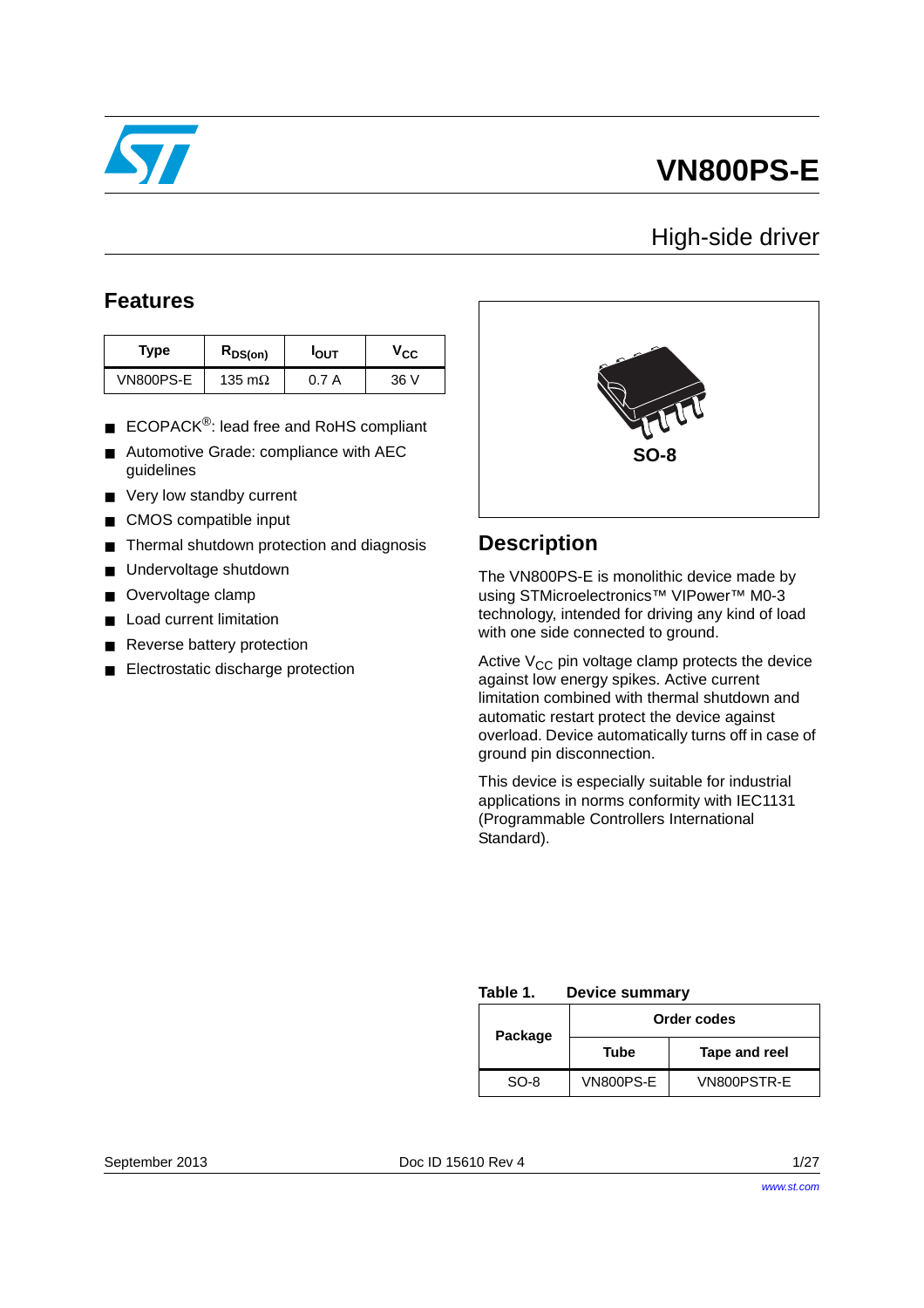# **Contents**

| 1                       |     |                                                                 |  |
|-------------------------|-----|-----------------------------------------------------------------|--|
| $\overline{2}$          |     |                                                                 |  |
|                         | 2.1 |                                                                 |  |
|                         | 2.2 |                                                                 |  |
|                         | 2.3 |                                                                 |  |
| 3                       |     |                                                                 |  |
|                         | 3.1 |                                                                 |  |
|                         |     | Solution 1: resistor in the ground line (RGND only) 15<br>3.1.1 |  |
|                         |     | 3.1.2                                                           |  |
|                         | 3.2 |                                                                 |  |
|                         | 3.3 |                                                                 |  |
|                         | 3.4 | SO-8 maximum demagnetization energy  19                         |  |
| $\overline{\mathbf{4}}$ |     |                                                                 |  |
|                         | 4.1 |                                                                 |  |
| 5                       |     |                                                                 |  |
|                         | 5.1 |                                                                 |  |
|                         | 5.2 |                                                                 |  |
|                         | 5.3 |                                                                 |  |
| 6                       |     |                                                                 |  |

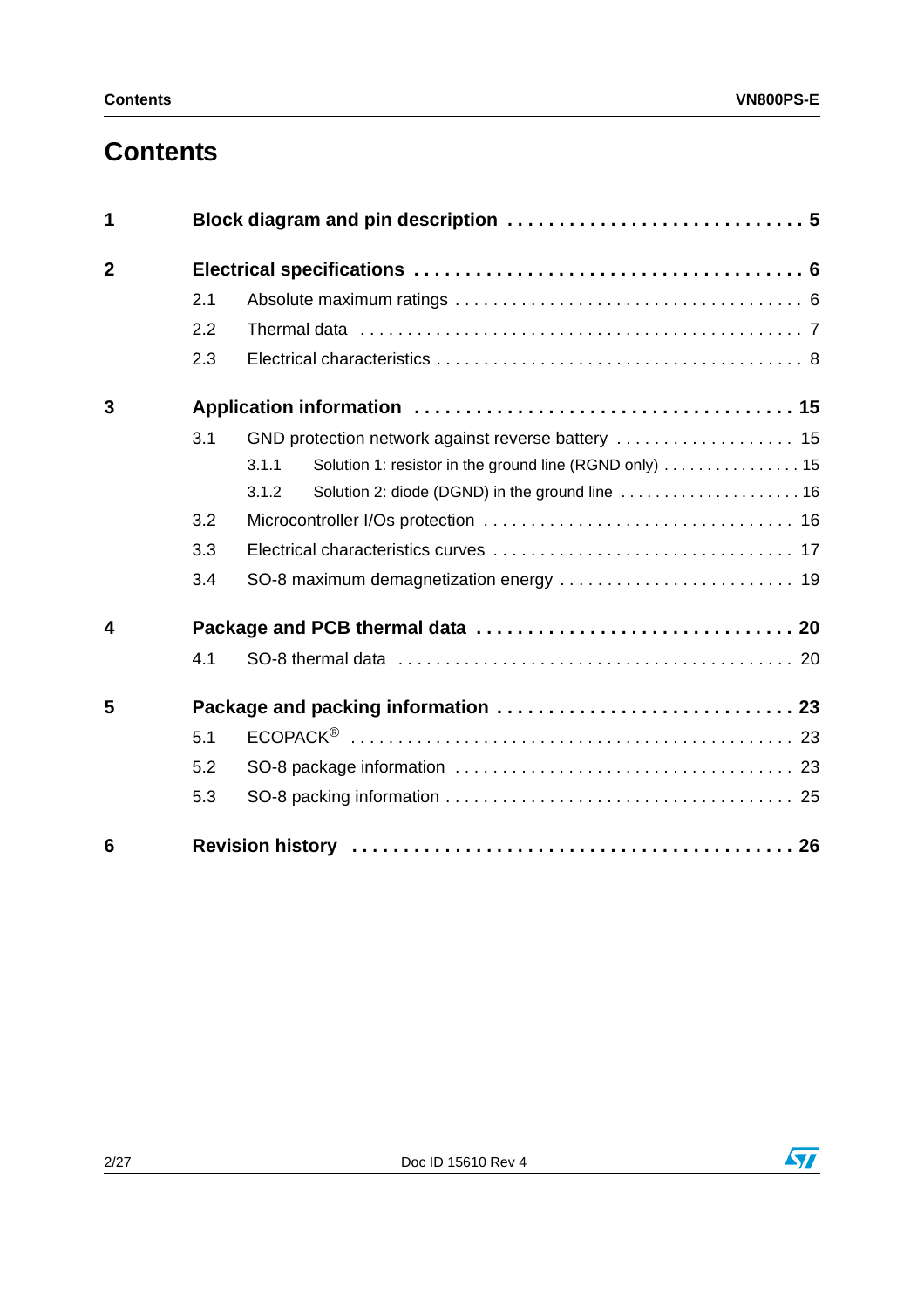# **List of tables**

| Table 1.  |  |
|-----------|--|
| Table 2.  |  |
| Table 3.  |  |
| Table 4.  |  |
| Table 5.  |  |
| Table 6.  |  |
| Table 7.  |  |
| Table 8.  |  |
| Table 9.  |  |
| Table 10. |  |
| Table 11. |  |
| Table 12. |  |
| Table 13. |  |
| Table 14. |  |
| Table 15. |  |
| Table 16. |  |
| Table 17. |  |
|           |  |

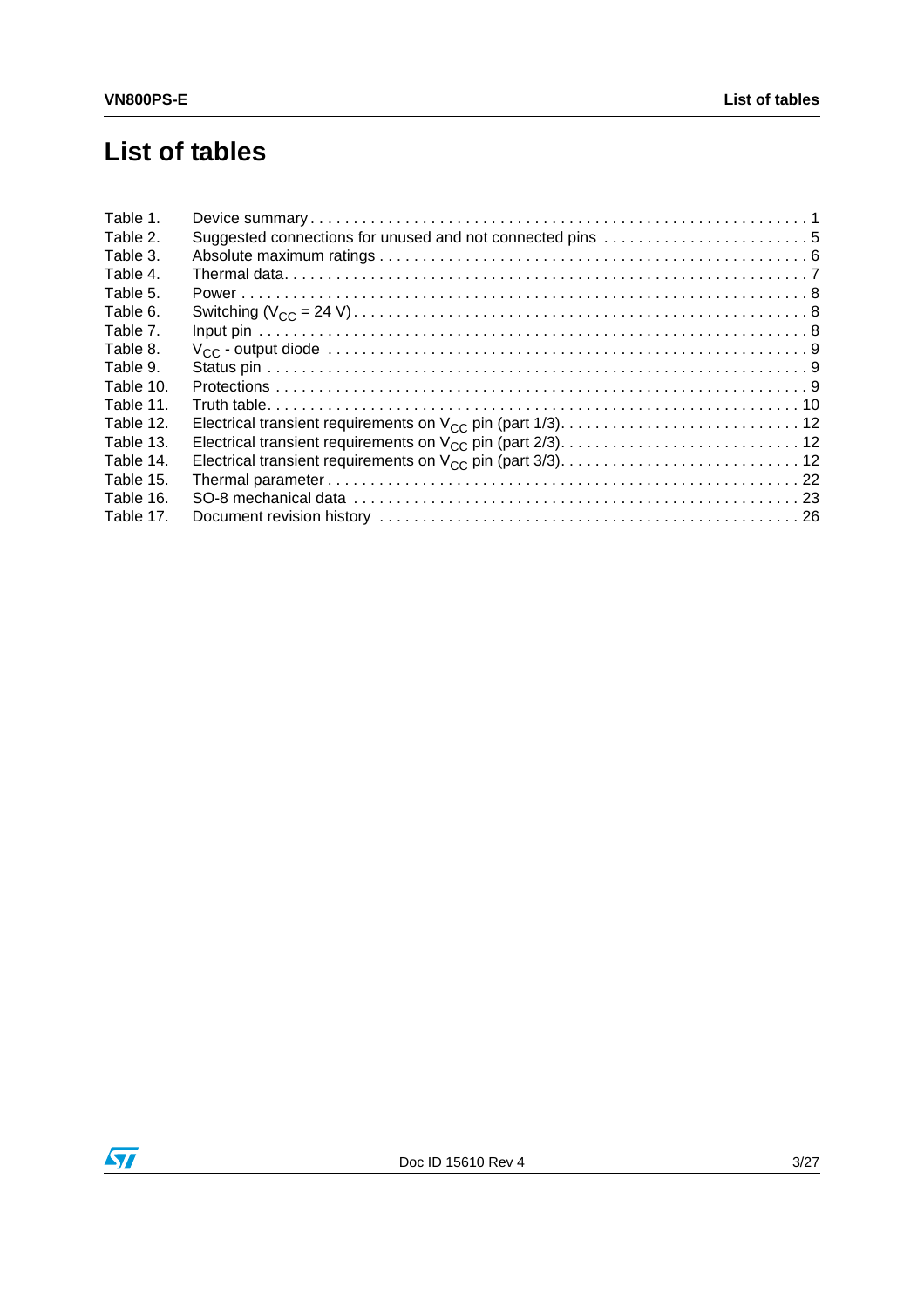# **List of figures**

| Figure 1.  |                                                         |  |
|------------|---------------------------------------------------------|--|
| Figure 2.  |                                                         |  |
| Figure 3.  |                                                         |  |
| Figure 4.  |                                                         |  |
| Figure 5.  |                                                         |  |
| Figure 6.  |                                                         |  |
| Figure 7.  |                                                         |  |
| Figure 8.  |                                                         |  |
| Figure 9.  |                                                         |  |
| Figure 10. |                                                         |  |
| Figure 11. |                                                         |  |
| Figure 12. |                                                         |  |
| Figure 13. |                                                         |  |
| Figure 14. |                                                         |  |
| Figure 15. |                                                         |  |
| Figure 16. |                                                         |  |
| Figure 17. |                                                         |  |
| Figure 18. |                                                         |  |
| Figure 19. |                                                         |  |
| Figure 20. |                                                         |  |
| Figure 21. |                                                         |  |
| Figure 22. | SO-8 maximum turn off current versus load inductance 19 |  |
| Figure 23. |                                                         |  |
| Figure 24. |                                                         |  |
| Figure 25. |                                                         |  |
| Figure 26. | SO-8 thermal impedance junction ambient single pulse 21 |  |
| Figure 27. |                                                         |  |
| Figure 28. |                                                         |  |
| Figure 29. |                                                         |  |
| Figure 30. |                                                         |  |

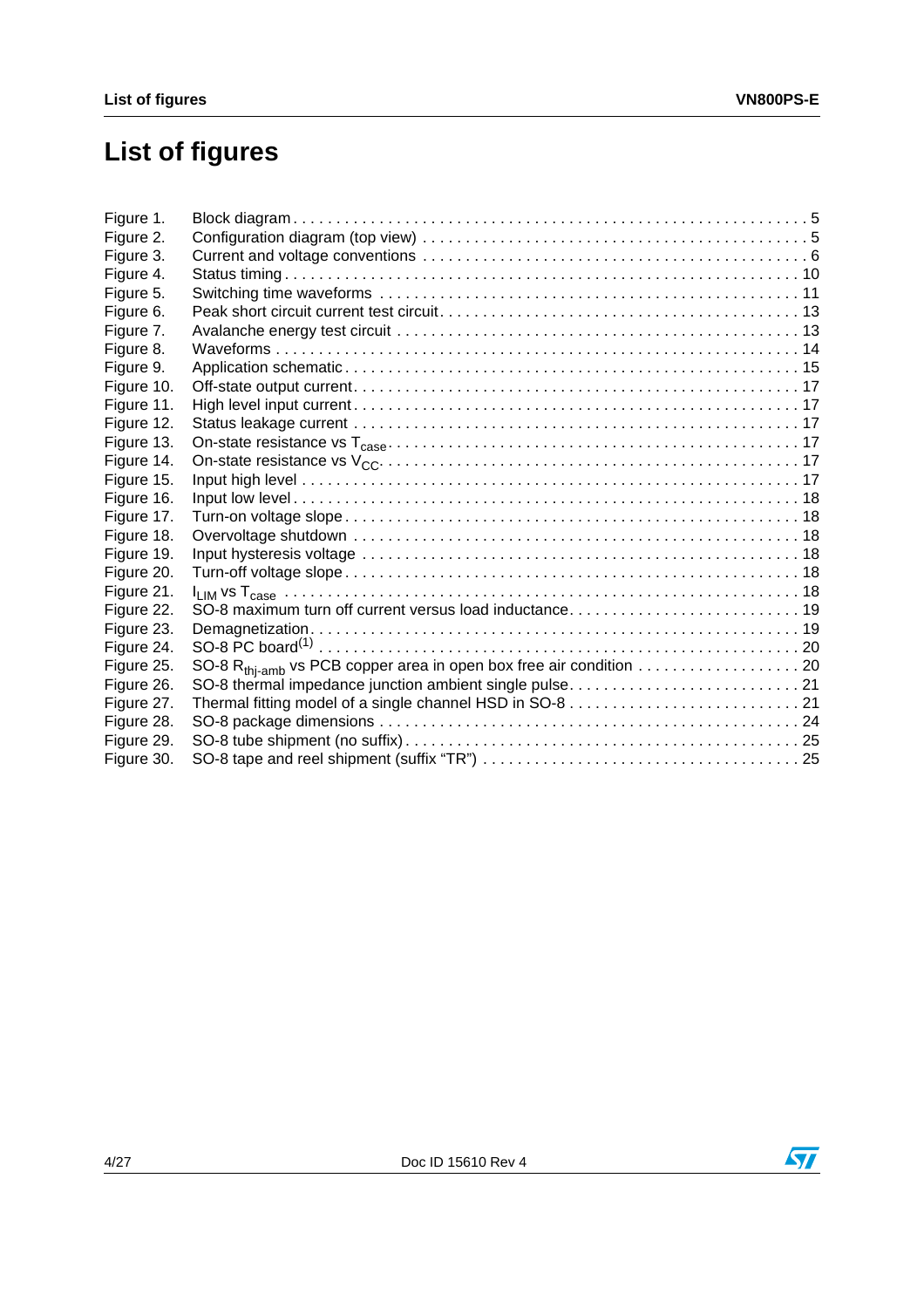# <span id="page-4-0"></span>**1 Block diagram and pin description**



<span id="page-4-2"></span>

### <span id="page-4-3"></span>**Figure 2. Configuration diagram (top view)**



### <span id="page-4-1"></span>**Table 2. Suggested connections for unused and not connected pins**

| <b>Connection/pin</b> | <b>Status</b> | <b>N.C.</b> | Output | Input                         |
|-----------------------|---------------|-------------|--------|-------------------------------|
| Floating              |               |             |        |                               |
| To ground             |               |             |        | Through 10 $K\Omega$ resistor |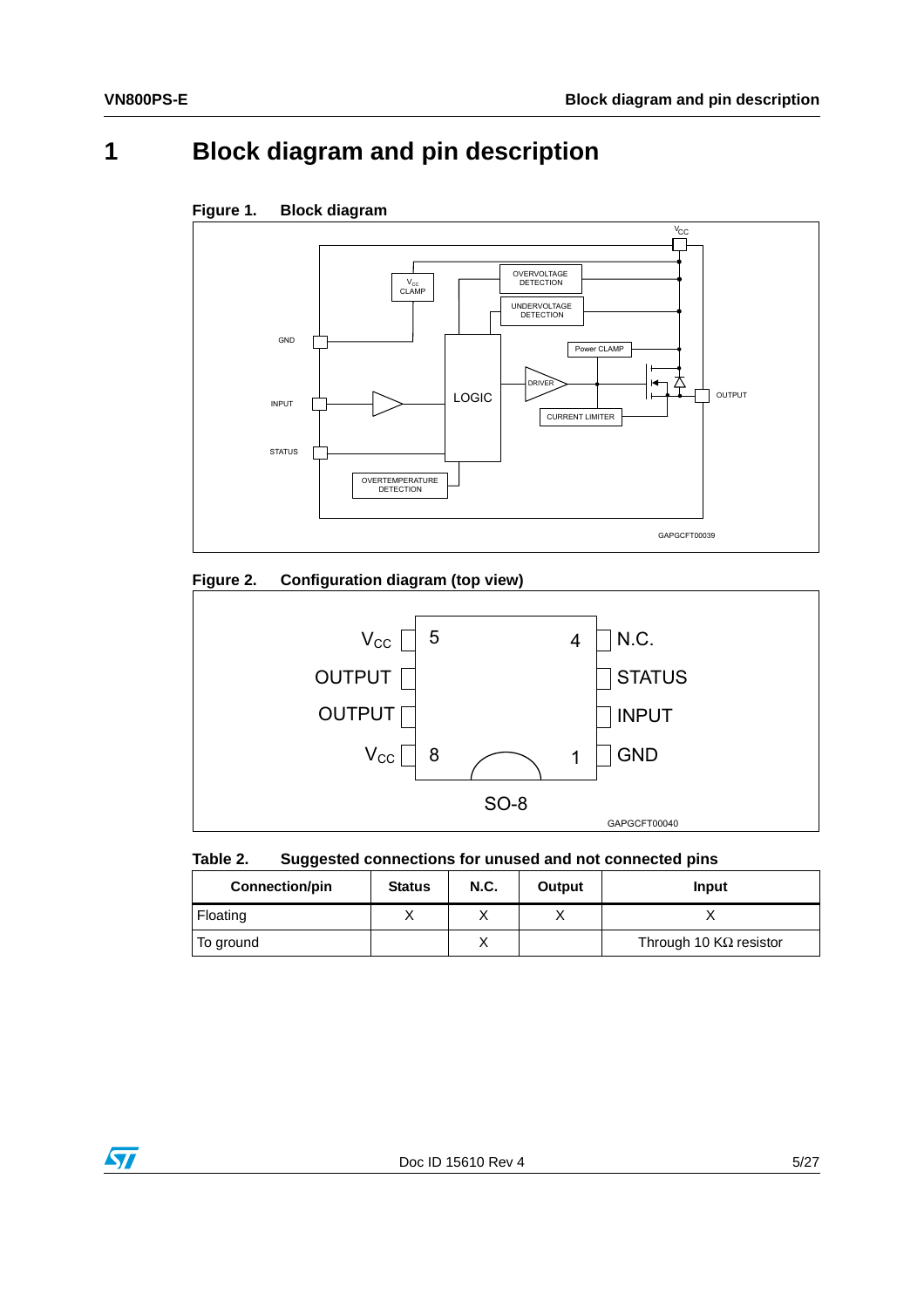# <span id="page-5-0"></span>**2 Electrical specifications**



### <span id="page-5-3"></span>**Figure 3. Current and voltage conventions**

# <span id="page-5-1"></span>**2.1 Absolute maximum ratings**

<span id="page-5-2"></span>

|  | Table 3. | Absolute maximum ratings |  |
|--|----------|--------------------------|--|
|--|----------|--------------------------|--|

|                        | <b>Parameter</b>                                                                                                                                 | <b>Value</b>                 | Unit                            |  |
|------------------------|--------------------------------------------------------------------------------------------------------------------------------------------------|------------------------------|---------------------------------|--|
| Symbol                 |                                                                                                                                                  | <b>SO-8</b>                  |                                 |  |
| $V_{\rm CC}$           | DC supply voltage                                                                                                                                | 41                           | V                               |  |
| $-V_{CC}$              | Reverse DC supply voltage                                                                                                                        | $-0.3$                       | $\vee$                          |  |
| - I <sub>GND</sub>     | DC reverse ground pin current                                                                                                                    | $-200$                       | mA                              |  |
| Ι <sub>Ουτ</sub>       | DC output current                                                                                                                                | Internally limited           | A                               |  |
| - I <sub>OUT</sub>     | Reverse DC output current                                                                                                                        | -6                           | A                               |  |
| $I_{IN}$               | DC input current                                                                                                                                 | $+/- 10$                     | mA                              |  |
| $V_{IN}$               | Input voltage range                                                                                                                              | $-3/+VCC$                    | V                               |  |
| V <sub>STAT</sub>      | DC status voltage                                                                                                                                | $+V_{CC}$                    | V                               |  |
| <b>V<sub>ESD</sub></b> | Electrostatic discharge (human body model: $R = 1.5 K\Omega$ ;<br>$C = 100 pF$<br>- Input<br>- Status<br>- Output<br>$-V_{CC}$                   | 4000<br>4000<br>5000<br>5000 | $\vee$<br>V<br>$\vee$<br>$\vee$ |  |
| $P_{\text{tot}}$       | Power dissipation $T_C = 25 °C$                                                                                                                  | 4.2                          | W                               |  |
| $E_{MAX}$              | Maximum switching energy<br>(L = 77.5 mH; R <sub>L</sub> = 0 Ω; V <sub>bat</sub> = 13.5 V; T <sub>istart</sub> = 150 °C; I <sub>L</sub> = 1.5 A) | 121                          | mJ                              |  |

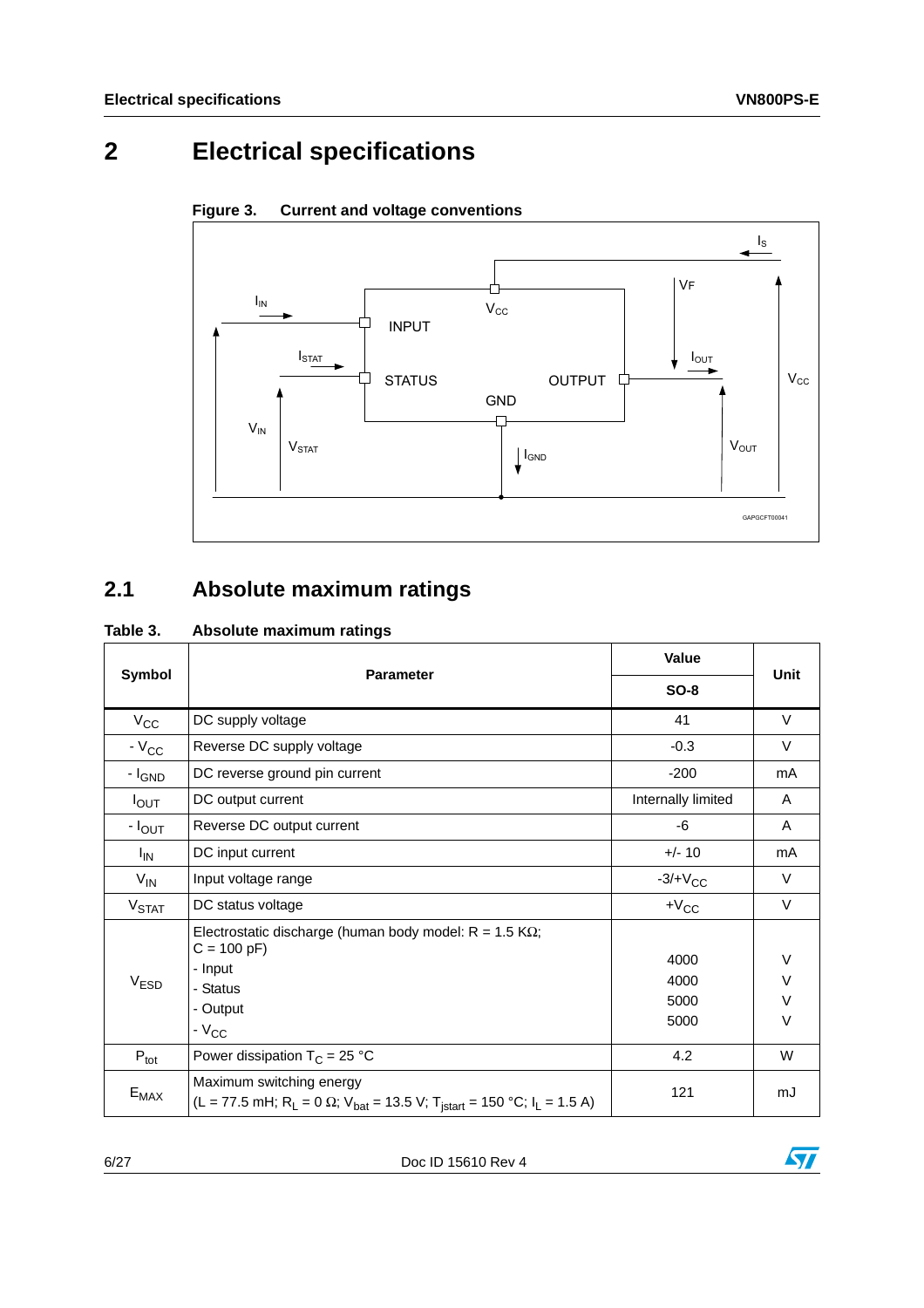|                             | <b>Parameter</b>               | Value              | Unit |  |
|-----------------------------|--------------------------------|--------------------|------|--|
| Symbol                      |                                | $SO-8$             |      |  |
| т.                          | Junction operating temperature | Internally limited | °C   |  |
| $T_c$                       | Case operating temperature     | $-40$ to 150       | °C   |  |
| $\mathsf{T}_{\mathsf{stg}}$ | Storage temperature            | $-55$ to 150       | °C   |  |

### **Table 3. Absolute maximum ratings (continued)**

## <span id="page-6-0"></span>**2.2 Thermal data**

### <span id="page-6-1"></span>**Table 4. Thermal data**

|                      | <b>Parameter</b>                        | <b>Value</b> | Unit          |  |
|----------------------|-----------------------------------------|--------------|---------------|--|
| Symbol               |                                         | $SO-8$       |               |  |
| $R_{\text{th}$ -lead | Thermal resistance junction-lead max    | 30           | °C/W          |  |
| $R_{\text{thj-amb}}$ |                                         | $93^{(1)}$   | °C/W          |  |
|                      | Thermal resistance junction-ambient max | $82^{(2)}$   | $\degree$ C/W |  |

1. When mounted on FR4 printed circuit board with 0.5 cm<sup>2</sup> of copper area (at least 35  $\mu$ m thick) connected to all V<sub>CC</sub> pins.

2. When mounted on FR4 printed circuit board with 2 cm<sup>2</sup> of copper area (at least 35 µm thick).

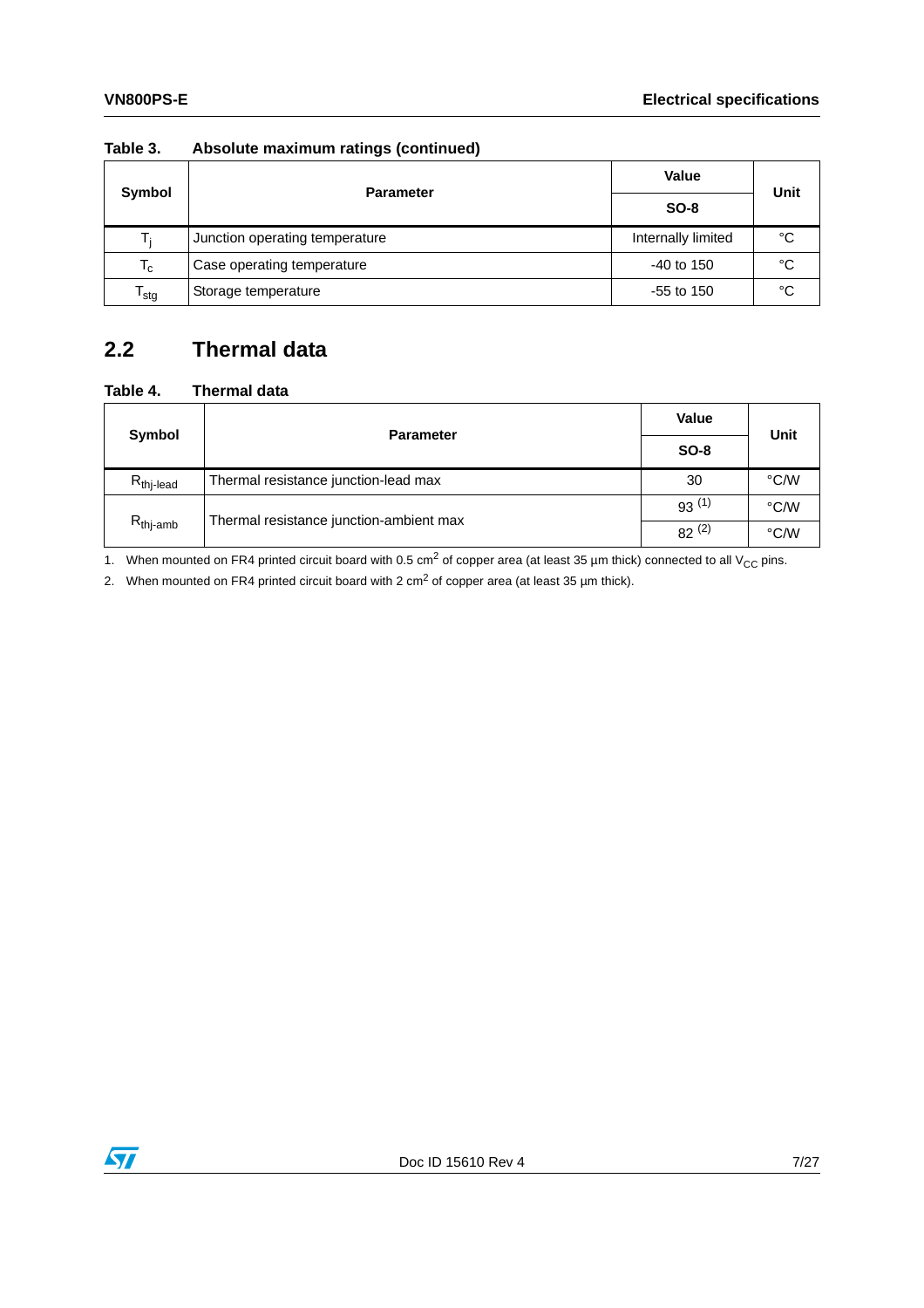# <span id="page-7-0"></span>**2.3 Electrical characteristics**

Values specified in this section are for 8 V< V<sub>CC</sub> < 36 V; -40 °C < T<sub>j</sub> < 150 °C, unless otherwise stated.

<span id="page-7-1"></span>

| Table 5. |  | <b>Power</b> |
|----------|--|--------------|
|----------|--|--------------|

| Symbol           | <b>Parameter</b>            | <b>Test conditions</b>                                                                                                                      | Min. | Typ.      | Max.             | Unit                   |
|------------------|-----------------------------|---------------------------------------------------------------------------------------------------------------------------------------------|------|-----------|------------------|------------------------|
| $V_{CC}$         | Operating supply<br>voltage |                                                                                                                                             | 5.5  |           | 36               | $\vee$                 |
| $V_{\text{USD}}$ | Undervoltage shutdown       |                                                                                                                                             | 3    | 4         | 5.5              | $\vee$                 |
| $V_{OV}$         | Overvoltage shutdown        |                                                                                                                                             | 36   | 42        |                  | $\vee$                 |
| $R_{ON}$         | On-state resistance         | $I_{OUT} = 0.5$ A; T <sub>i</sub> = 25 °C<br>$I_{\text{OUT}} = 0.5 \text{ A}$                                                               |      |           | 135<br>270       | $m\Omega$<br>$m\Omega$ |
| Is               | Supply current              | Off-state; $V_{CC}$ = 24 V; $T_{\text{case}}$ = 25 °C<br>On-state; $V_{CC} = 24$ V<br>On-state; $V_{CC}$ = 24 V; $T_{\text{case}}$ = 100 °C |      | 10<br>1.5 | 20<br>3.5<br>2.6 | μA<br>mA<br>mA         |
| <b>LGND</b>      | Output current at turn-off  | $V_{CC} = V_{STAT} = V_{IN} = V_{GND} = 24 V$ ;<br>$V_{\text{OUT}} = 0 V$                                                                   |      |           | 1                | mA                     |
| $I_{L(off1)}$    | Off-state output current    | $V_{IN} = V_{OUIT} = 0 V$                                                                                                                   | 0    |           | 50               | μA                     |
| $I_{L(off2)}$    | Off-state output current    | $V_{IN} = V_{OUIT} = 0$ V; $V_{CC} = 13$ V;<br>$T_i = 125 °C$                                                                               |      |           | 5                | μA                     |
| $I_{L(off3)}$    | Off-state output current    | $V_{IN} = V_{OUIT} = 0$ V; $V_{CC} = 13$ V;<br>$T_i = 25 °C$                                                                                |      |           | 3                | μA                     |

### <span id="page-7-2"></span>Table 6. Switching (V<sub>CC</sub> = 24 V)

| <b>Symbol</b>                       | <b>Parameter</b>       | <b>Test conditions</b>                                                                 | Min. | Typ.                       | Max.                     | Unit      |
|-------------------------------------|------------------------|----------------------------------------------------------------------------------------|------|----------------------------|--------------------------|-----------|
| $t_{d(on)}$                         | Turn-on delay time     | $R_1 = 48 \Omega$ from $V_{IN}$ rising edge to<br>$V_{OUIT} = 2.4 V$                   |      | 10                         | $\overline{\phantom{0}}$ | μs        |
| $t_{d(off)}$                        | Turn-off delay time    | $R_L$ = 48 $\Omega$ from $V_{IN}$ falling edge to<br>$V_{\text{OUT}} = 21.6 \text{ V}$ |      | 40                         | $\overline{\phantom{0}}$ | μs        |
| $dV_{OUT}/dt_{(on)}$                | Turn-on voltage slope  | $R_L$ = 48 $\Omega$ from $V_{OUT}$ = 2.4 V to<br>$V_{OUT} = 19.2 V$                    |      | See<br>relative<br>diagram | $\overline{\phantom{0}}$ | $V/\mu s$ |
| $dV_{\text{OUT}}/dt_{\text{(off)}}$ | Turn-off voltage slope | $R_L$ = 48 $\Omega$ from $V_{OUT}$ = 21.6 V to<br>$V_{\text{OUT}} = 2.4 V$             |      | See<br>relative<br>diagram |                          | $V/\mu s$ |

### <span id="page-7-3"></span>**Table 7. Input pin**

| Symbol           | <b>Parameter</b>        | <b>Test conditions</b> | Min. | Typ. | Max. | Unit |
|------------------|-------------------------|------------------------|------|------|------|------|
| $V_{INL}$        | Input low level         |                        |      |      | 1.25 |      |
| <sup>I</sup> INL | Low level input current | $V_{IN}$ = 1.25 V      |      |      |      | μA   |
| $V_{INH}$        | Input high level        |                        | 3.25 |      |      |      |

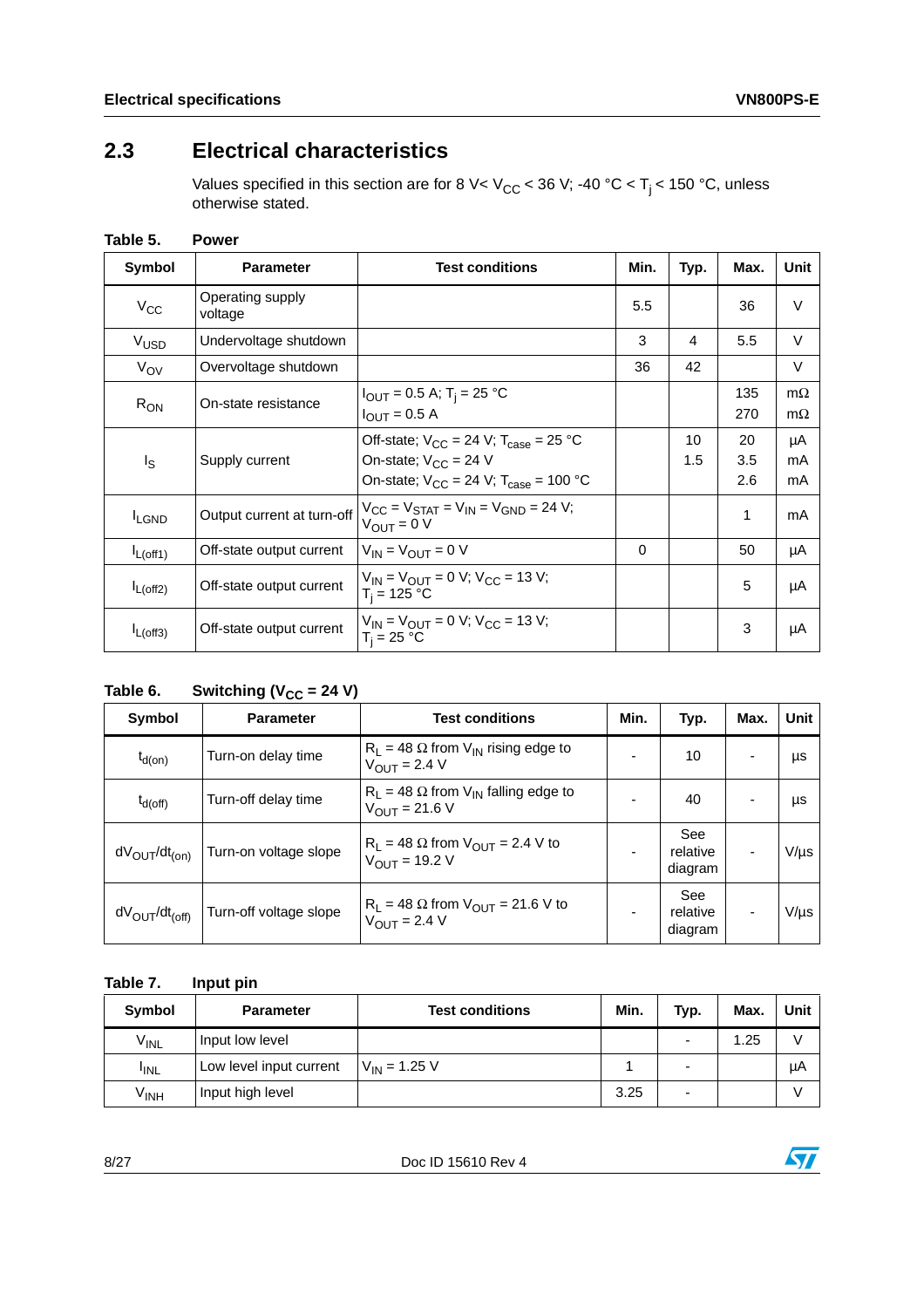| Input pin (continued)<br>Table 7. |  |
|-----------------------------------|--|
|-----------------------------------|--|

| Symbol               | <b>Parameter</b>         | <b>Test conditions</b>   | Min. | Typ. | Max. | Unit |
|----------------------|--------------------------|--------------------------|------|------|------|------|
| <sup>I</sup> INH     | High level input current | $V_{IN} = 3.25 V$        |      | -    | 10   | μA   |
| V <sub>I(hyst)</sub> | Input hysteresis voltage |                          | 0.5  |      |      |      |
| ΙIΝ                  | Input current            | $V_{IN} = V_{CC} = 36 V$ |      | -    | 200  | μA   |

### <span id="page-8-0"></span>Table 8. V<sub>CC</sub> - output diode

| <b>Symbol</b> | Parameter          | <b>Test conditions</b>                              | Min. | Typ. | Max. | Unit |
|---------------|--------------------|-----------------------------------------------------|------|------|------|------|
| ∨⊏            | Forward on voltage | $1-I_{\text{OUT}}$ = 0.6 A; T <sub>i</sub> = 150 °C |      |      | 0.6  |      |

### <span id="page-8-1"></span>**Table 9. Status pin**

| Symbol                       | <b>Parameter</b>                | <b>Test conditions</b>                                             | Min. | Typ. | Max. | Unit   |
|------------------------------|---------------------------------|--------------------------------------------------------------------|------|------|------|--------|
| V <sub>STAT</sub>            | Status low output voltage       | $I_{\text{STAT}}$ = 1.6 mA                                         |      | -    | 0.5  | $\vee$ |
| <b>LSTAT</b>                 | Status leakage current          | Normal operation; $V_{\text{STAT}} = V_{\text{CC}} = 36 \text{ V}$ |      |      | 10   | μA     |
| $\mathsf{C}_{\mathsf{STAT}}$ | Status pin input<br>capacitance | Normal operation; $V_{\text{STAT}} = 5 \text{ V}$                  |      |      | 30   | рF     |

### <span id="page-8-2"></span>**Table 10. Protections(1)**

| Symbol                       | <b>Parameter</b>                      | <b>Test conditions</b>                                    | Min.          | Typ.              | Max.          | Unit |
|------------------------------|---------------------------------------|-----------------------------------------------------------|---------------|-------------------|---------------|------|
| $\mathsf{T}_{\mathsf{TSD}}$  | Shutdown temperature                  |                                                           | 150           | 175               | 200           | °C   |
| $T_R$                        | Reset temperature                     |                                                           | 135           |                   |               | °C   |
| $\mathsf{T}_{\mathsf{hyst}}$ | Thermal hysteresis                    |                                                           | 7             | 15                |               | °C   |
| $T_{SDL}$                    | Status delay in overload<br>condition | $T_i$ > $T_{ish}$                                         |               |                   | 20            | μs   |
| <sup>l</sup> lim             | DC short circuit current              | $V_{\text{CC}}$ = 24 V; R <sub>LOAD</sub> = 10 m $\Omega$ | 0.7           |                   | 2             | A    |
| V <sub>demag</sub>           | Turn-off output clamp voltage         | $I_{\text{OUT}} = 0.5$ A; L = 6 mH                        | $V_{CC}$ - 47 | $V_{\rm CC}$ - 52 | $V_{CC}$ - 57 | V    |

1. To ensure long term reliability under heavy overload or short circuit conditions, protection and related diagnostic signals must be used together with a proper software strategy. If the device is subjected to abnormal conditions, this software must limit the duration and number of activation cycles.

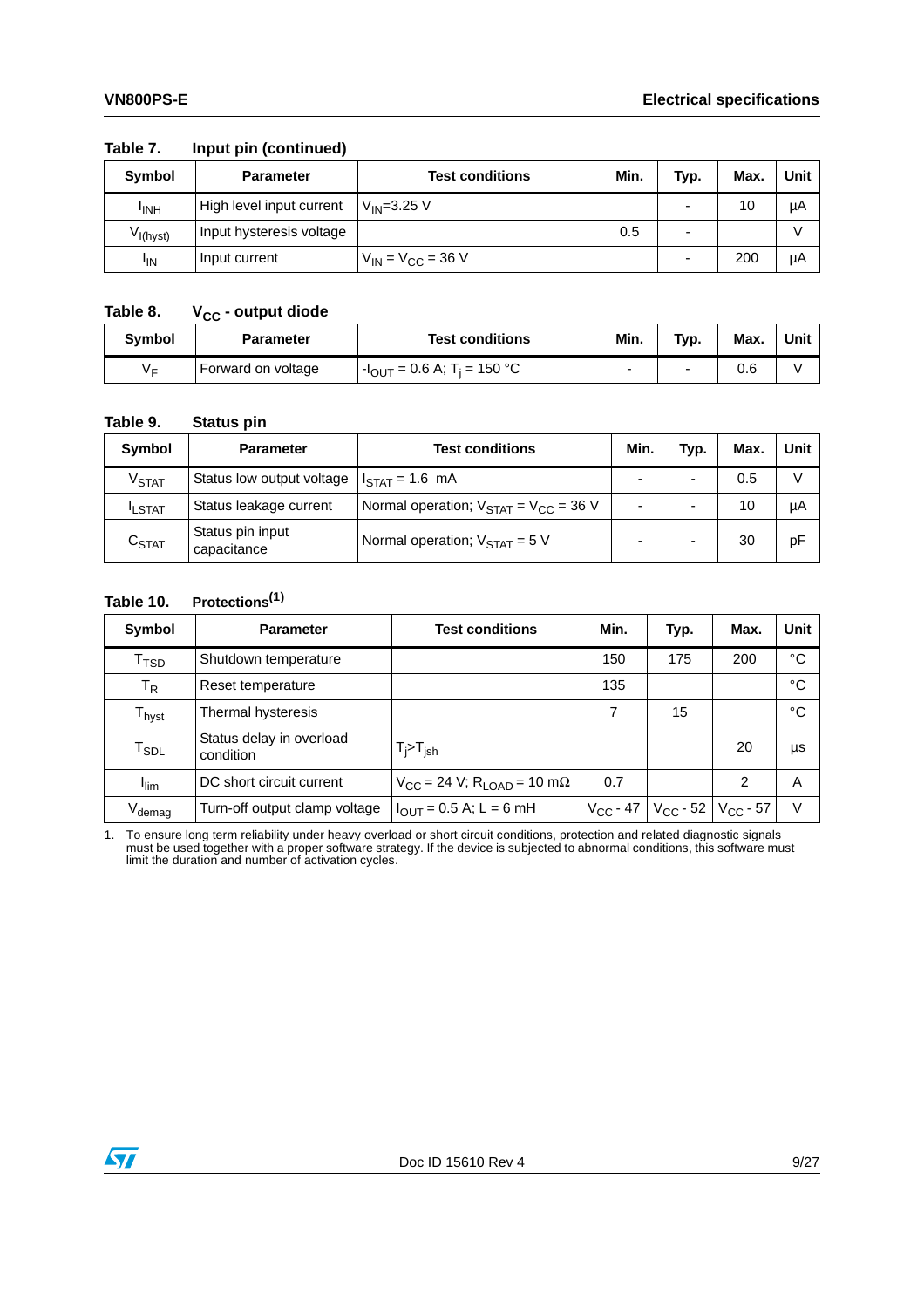### <span id="page-9-1"></span>**Figure 4. Status timing**



#### <span id="page-9-0"></span>Table 11. **Truth table**

| <b>Conditions</b>         | Input | Output | <b>Status</b>                                            |
|---------------------------|-------|--------|----------------------------------------------------------|
| Normal operation          |       |        | H                                                        |
|                           | н     | н      | н                                                        |
|                           |       |        | н                                                        |
| <b>Current limitation</b> | н     | X      |                                                          |
|                           | H     | X      | $(T_j < T_{\text{TSD}})$ H<br>$(T_j > T_{\text{TSD}})$ L |
|                           |       |        | н                                                        |
| Over temperature          | н     |        |                                                          |
| Undervoltage              |       |        | X                                                        |
|                           | н     |        | X                                                        |
|                           |       |        | н                                                        |
| Overvoltage               | н     |        | н                                                        |

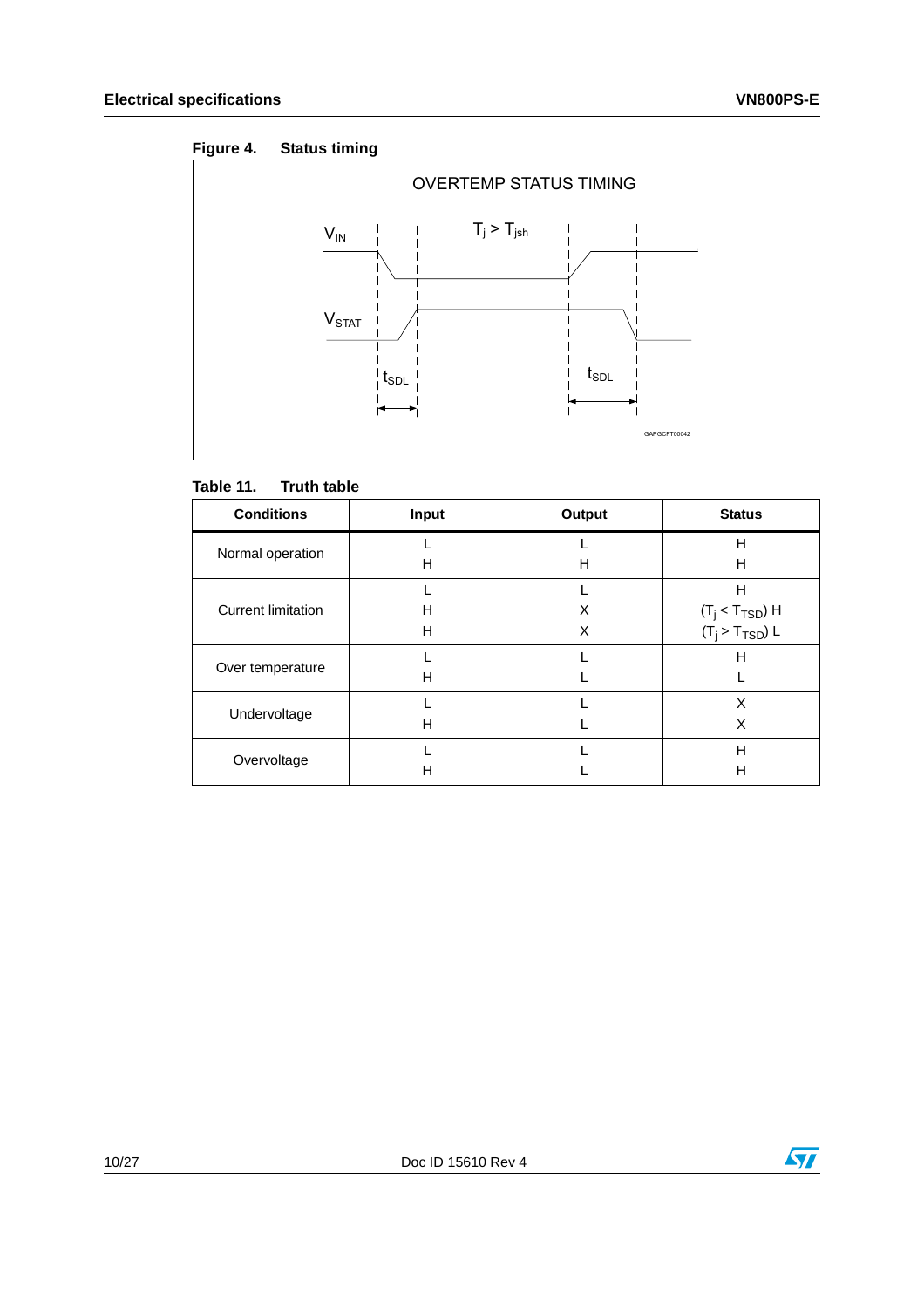

<span id="page-10-0"></span>**Figure 5. Switching time waveforms**

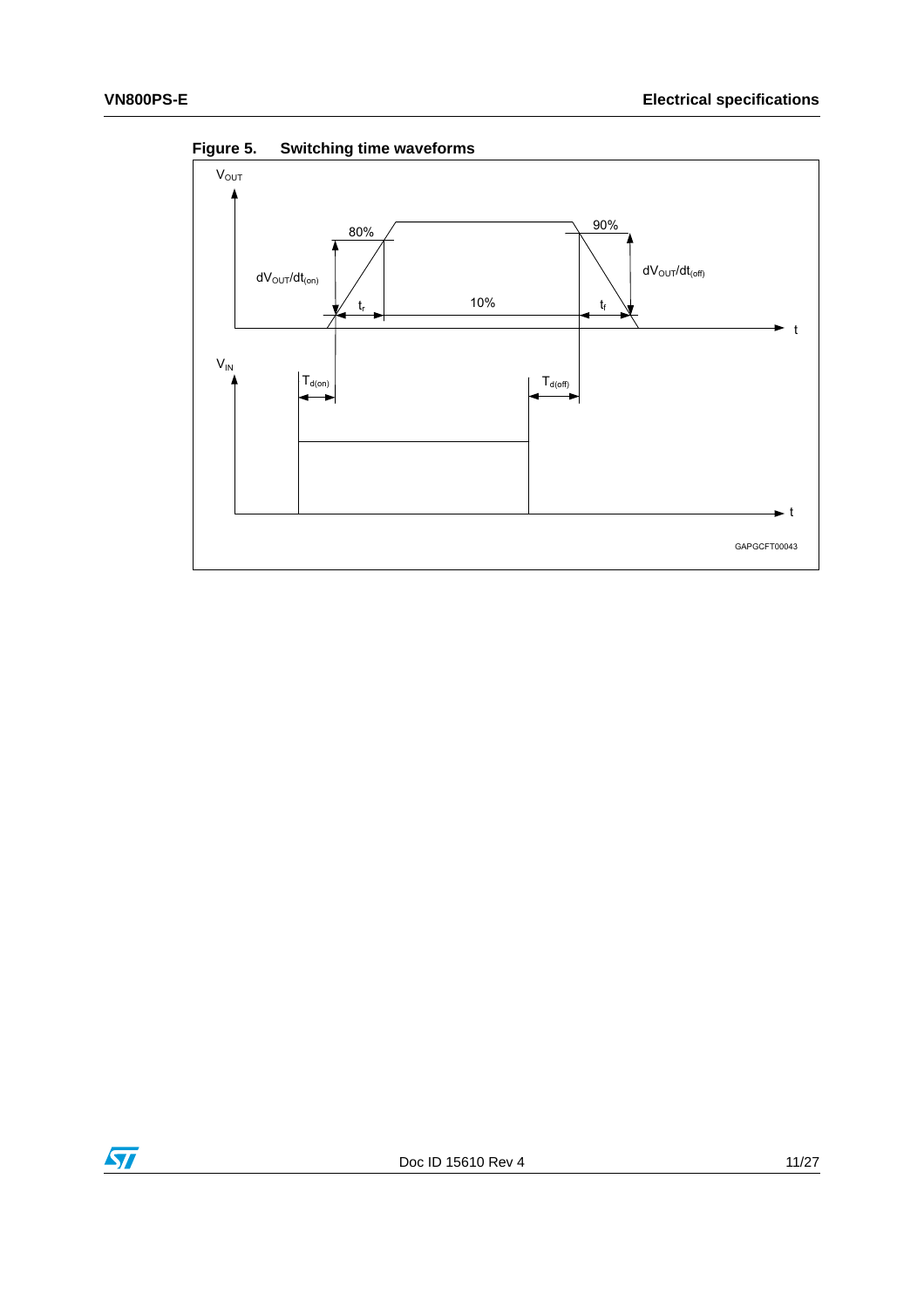| <b>ISO T/R 7637/1</b> | <b>Test levels</b> |              |          |          |                         |  |  |
|-----------------------|--------------------|--------------|----------|----------|-------------------------|--|--|
| test pulse            |                    | $\mathbf{I}$ | Ш        | IV       | Delays and<br>impedance |  |  |
| 1                     | $-25V$             | $-50V$       | $-75V$   | $-100V$  | 2 ms, 10 $\Omega$       |  |  |
| 2                     | $+25V$             | $+50V$       | $+75V$   | $+100V$  | 0.2 ms, 10 $\Omega$     |  |  |
| 3a                    | $-25V$             | $-50V$       | $-100V$  | $-150V$  | 0.1 µs, 50 $\Omega$     |  |  |
| 3 <sub>b</sub>        | $+25V$             | $+50V$       | $+75V$   | $+100V$  | 0.1 µs, 50 $\Omega$     |  |  |
| $\overline{4}$        | $-4V$              | $-5V$        | $-6V$    | $-7V$    | 100 ms, 0.01 $\Omega$   |  |  |
| 5                     | $+26.5$ V          | $+46.5$ V    | $+66.5V$ | $+86.5V$ | 400 ms, $2 \Omega$      |  |  |

<span id="page-11-0"></span>Table 12. **Electrical transient requirements on V<sub>CC</sub> pin (part 1/3)** 

<span id="page-11-1"></span>

| Table 13. | Electrical transient requirements on $V_{CC}$ pin (part 2/3) |
|-----------|--------------------------------------------------------------|
|-----------|--------------------------------------------------------------|

| ISO T/R 7637/1    | <b>Test levels results</b> |   |   |    |  |  |
|-------------------|----------------------------|---|---|----|--|--|
| <b>Test pulse</b> |                            | Ш | Ш | IV |  |  |
|                   | ⌒                          |   | ◠ |    |  |  |
| າ                 |                            |   |   |    |  |  |
| 3a                | ⌒                          |   |   |    |  |  |
| 3 <sub>b</sub>    |                            |   | ⌒ |    |  |  |
|                   |                            |   |   |    |  |  |
| 5                 |                            |   | ᆮ | ┍  |  |  |

<span id="page-11-2"></span>

| Table 14. | Electrical transient requirements on $V_{CC}$ pin (part 3/3) |
|-----------|--------------------------------------------------------------|
|-----------|--------------------------------------------------------------|

| Class | <b>Contents</b>                                                                                                                                                               |
|-------|-------------------------------------------------------------------------------------------------------------------------------------------------------------------------------|
| С     | All functions of the device are performed as designed after exposure to<br>disturbance.                                                                                       |
| E     | One or more functions of the device is not performed as designed after<br>exposure to disturbance and cannot be returned to proper operation without<br>replacing the device. |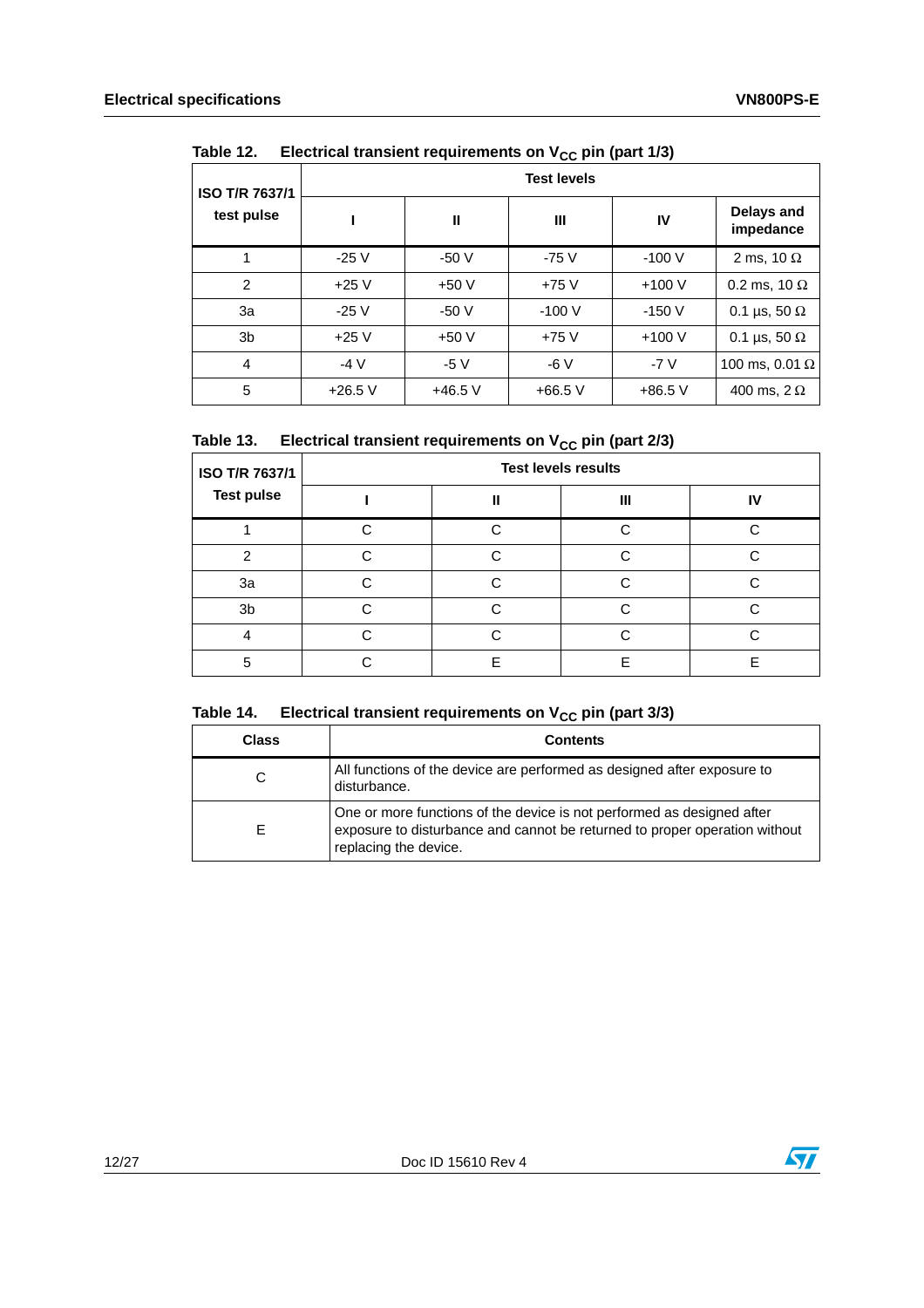

<span id="page-12-0"></span>**Figure 6. Peak short circuit current test circuit**

<span id="page-12-1"></span>



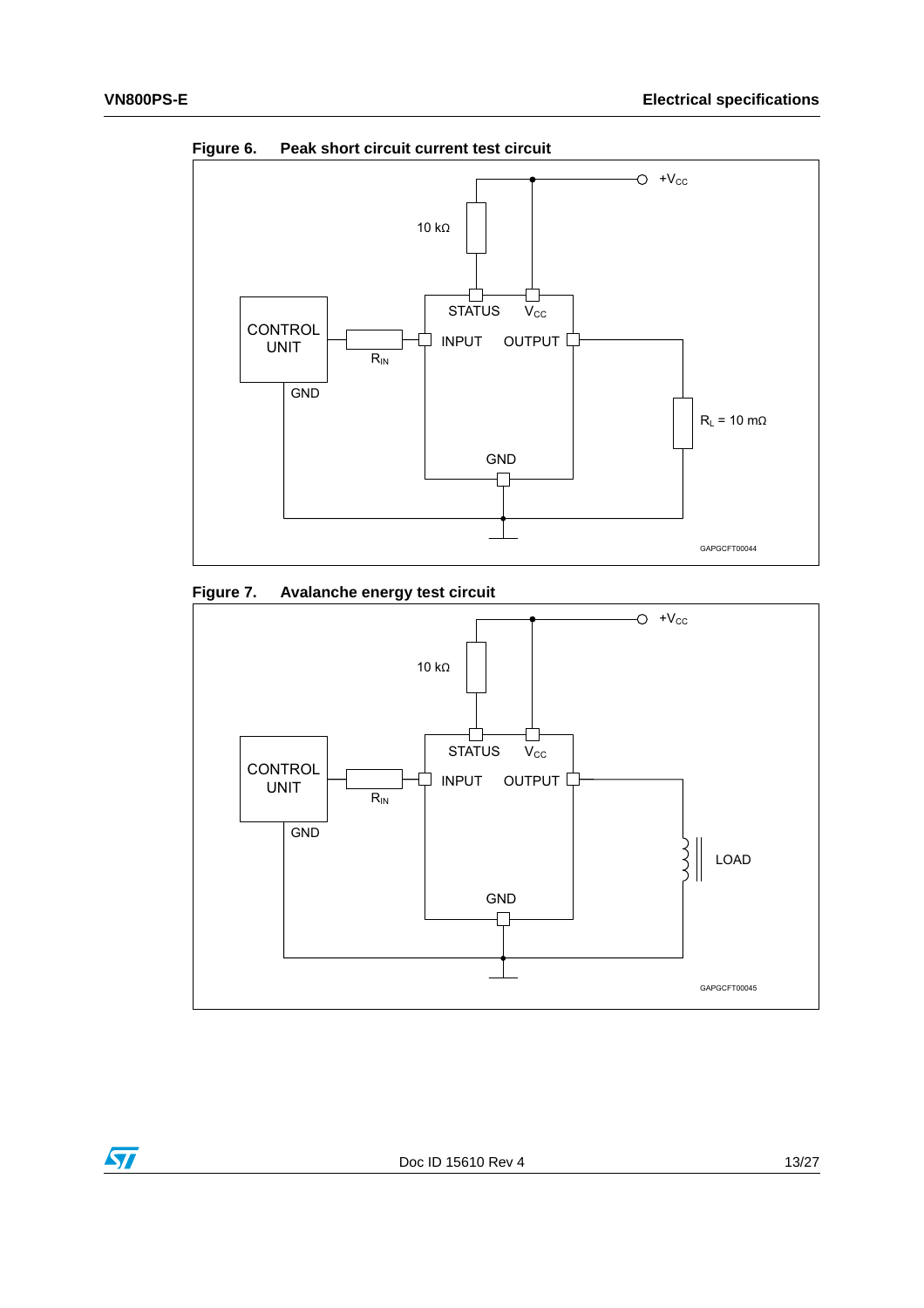### <span id="page-13-0"></span>**Figure 8. Waveforms**



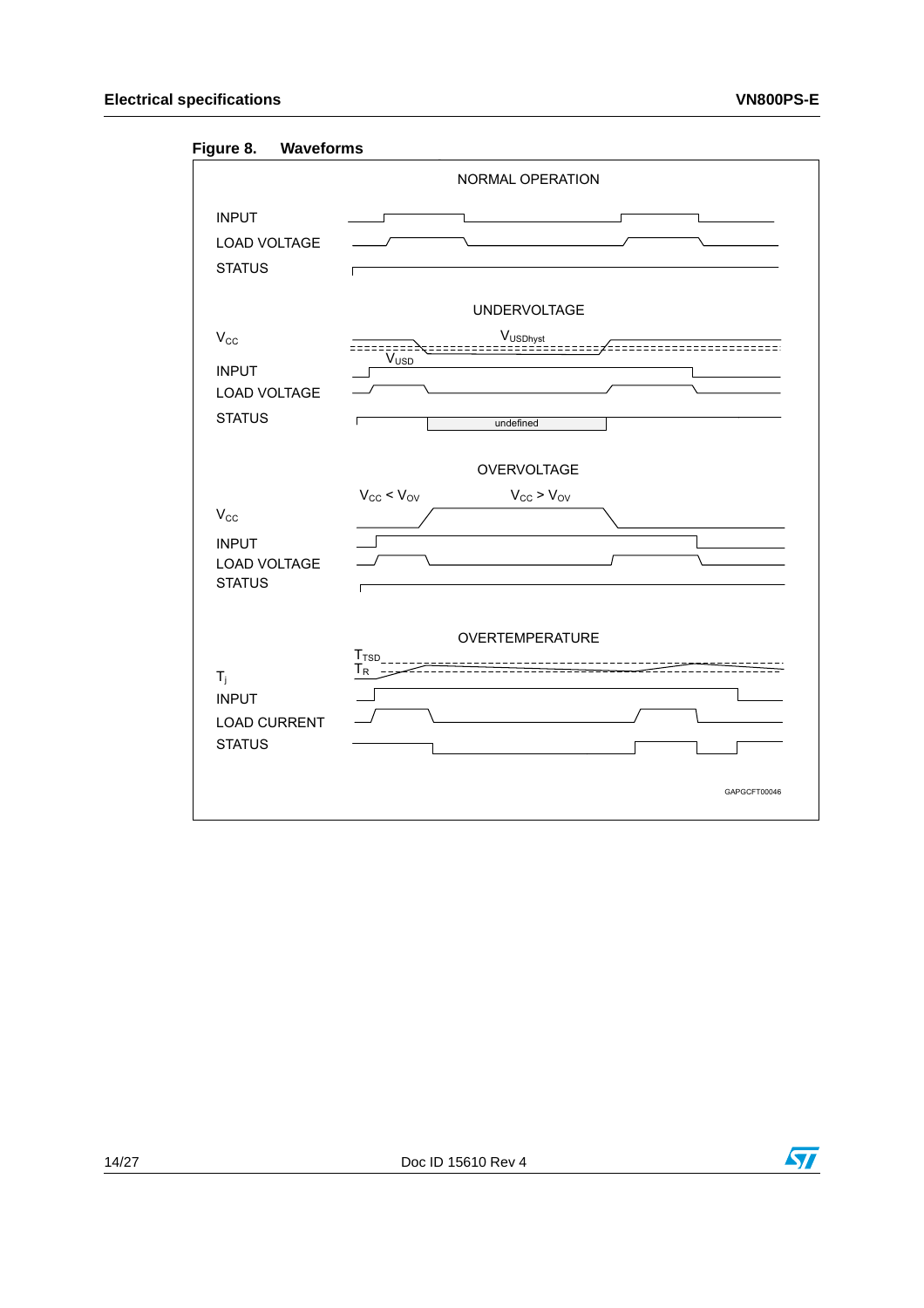# <span id="page-14-0"></span>**3 Application information**



### <span id="page-14-3"></span>**Figure 9. Application schematic**

## <span id="page-14-1"></span>**3.1 GND protection network against reverse battery**

### <span id="page-14-2"></span>**3.1.1** Solution 1: resistor in the ground line (R<sub>GND</sub> only)

This can be used with any type of load.

The following is an indication on how to dimension the  $R_{GND}$  resistor.

1)  $R_{GND}$  ≤ 600 mV / ( $I_{S(on)max}$ )

2)  $R_{GND}$  ≥ (- $V_{CC}$ ) / (- $I_{GND}$ )

where  $-I_{GND}$  is the DC reverse ground pin current and can be found in the absolute maximum rating section of the device's datasheet.

Power dissipation in  $R_{GND}$  (when  $V_{CC}$  < 0: during reverse battery situations) is:

 $P_D$ = (- $V_{CC}$ )<sup>2</sup>/R<sub>GND</sub>

This resistor can be shared amongst several different HSD. Please note that the value of this resistor should be calculated with formula (1) where  $I_{S(on)max}$  becomes the sum of the maximum on-state currents of the different devices.

Please note that if the microprocessor ground is not common with the device ground then the R<sub>GND</sub> produces a shift ( $I_{S(on)max}$ <sup>\*</sup> R<sub>GND</sub>) in the input thresholds and the status output values. This shift varies depending on many devices are on in the case of several high side drivers sharing the same  $R_{GND}$ .



Doc ID 15610 Rev 4 15/27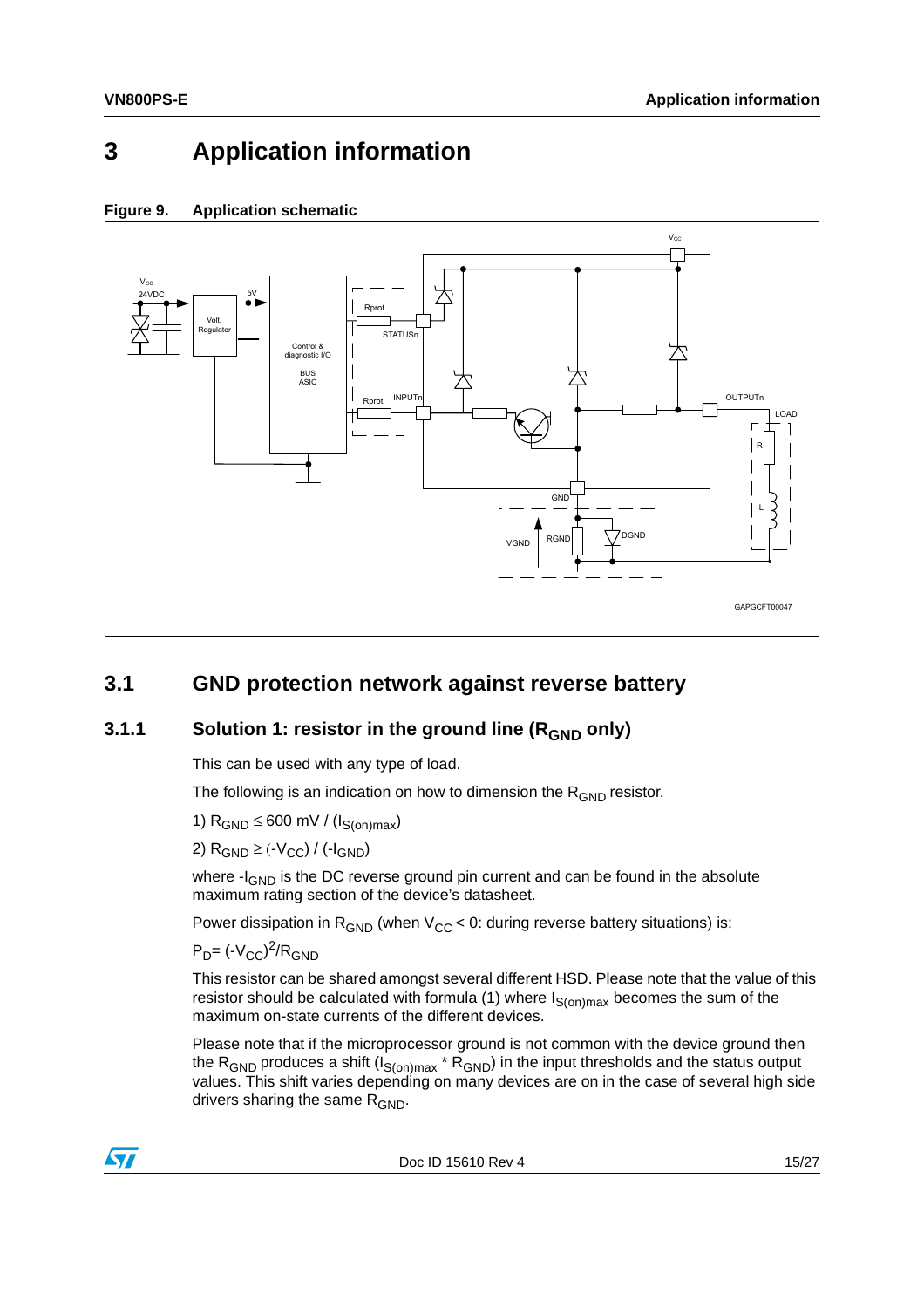If the calculated power dissipation leads to a large resistor or several devices have to share the same resistor then the ST suggests to utilize Solution 2 (see *[Section 3.1.2](#page-15-0)*).

### <span id="page-15-0"></span>**3.1.2** Solution 2: diode (D<sub>GND</sub>) in the ground line

A resistor ( $R_{GND}$  = 1 kΩ) should be inserted in parallel to  $D_{GND}$  if the device is driving an inductive load.

This small signal diode can be safely shared amongst several different HSD. Also in this case, the presence of the ground network produces a shift  $\approx 600$  mV) in the input threshold and the status output values if the microprocessor ground is not common with the device ground. This shift not varies if more than one HSD shares the same diode/resistor network.

Series resistor in input and status lines are also required to prevent that, during battery voltage transient, the current exceeds the absolute maximum rating.

Safest configuration for unused input and status pin is to leave them unconnected.

## <span id="page-15-1"></span>**3.2 Microcontroller I/Os protection**

If a ground protection network is used and negative transients are present on the  $V_{CC}$  line, the control pins are pulled negative. ST suggests to insert a resistor  $(R<sub>prot</sub>)$  in line to prevent the microcontroller I/Os pins to latch-up.

The value of these resistors is a compromise between the leakage current of microcontroller and the current required by the HSD I/Os (Input levels compatibility) with the latch-up limit of microcontroller I/Os.

 $-V_{\text{CCpeak}}/I_{\text{latchup}} \leq R_{\text{prot}} \leq (V_{\text{OH}\mu\text{C}} \cdot V_{\text{IH}} \cdot V_{\text{GND}}) / I_{\text{IHmax}}$ 

Calculation example:

For  $V_{\text{CCpeak}}$  = -100 V and  $I_{\text{latchup}} \ge 20$  mA;  $V_{\text{OHUC}} \ge 4.5$  V

5k  $\Omega$  ≤ R<sub>prot</sub> ≤ 65 k $\Omega$ .

Recommended  $R_{prot}$  value is 10 kΩ.

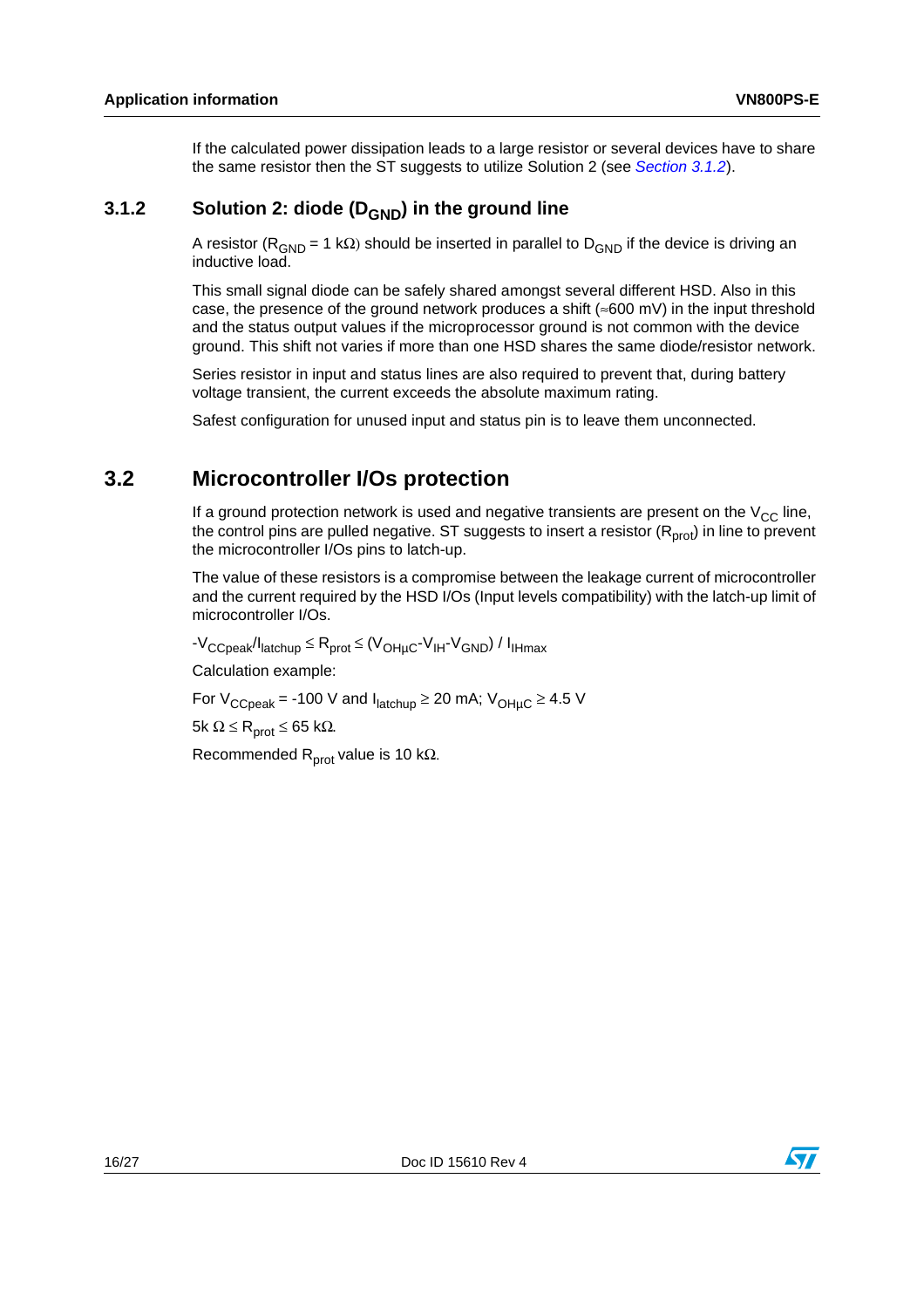## <span id="page-16-0"></span>**3.3 Electrical characteristics curves**

<span id="page-16-1"></span>Figure 10. Off-state output current Figure 11. High level input current

<span id="page-16-2"></span>



<span id="page-16-3"></span>

<span id="page-16-4"></span>

<span id="page-16-5"></span>

**Iout=0.5A**

Vcc (V)

**Tc= 25ºC**

**Tc= 150ºC**

<span id="page-16-6"></span>



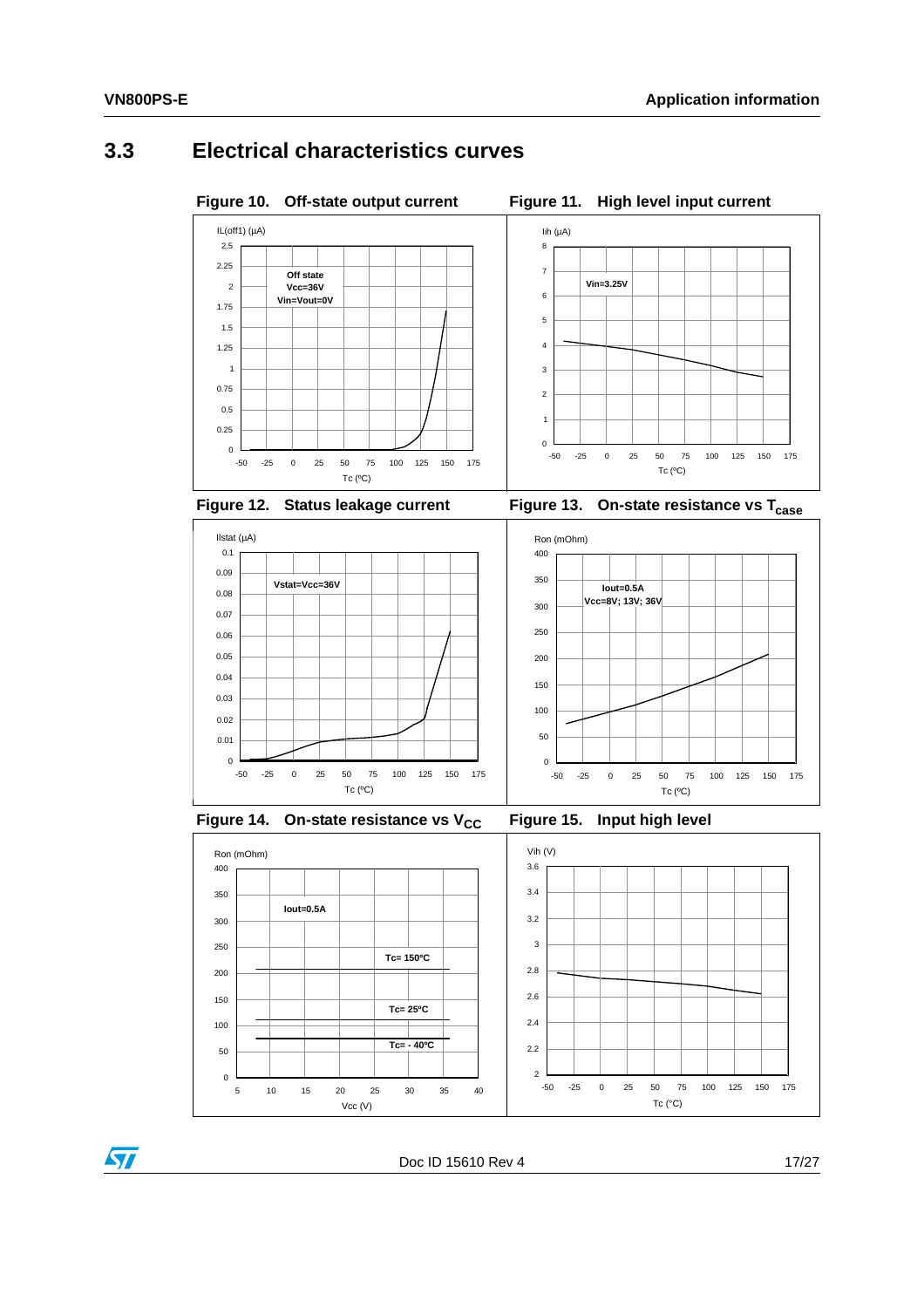

<span id="page-17-0"></span>

<span id="page-17-1"></span>



<span id="page-17-2"></span>

<span id="page-17-3"></span>

<span id="page-17-4"></span>

Tc (ºC)

<span id="page-17-5"></span>



18/27 Doc ID 15610 Rev 4



dVout/dt(off) (V/ms)

**Vcc=24V Rl=48Ohm**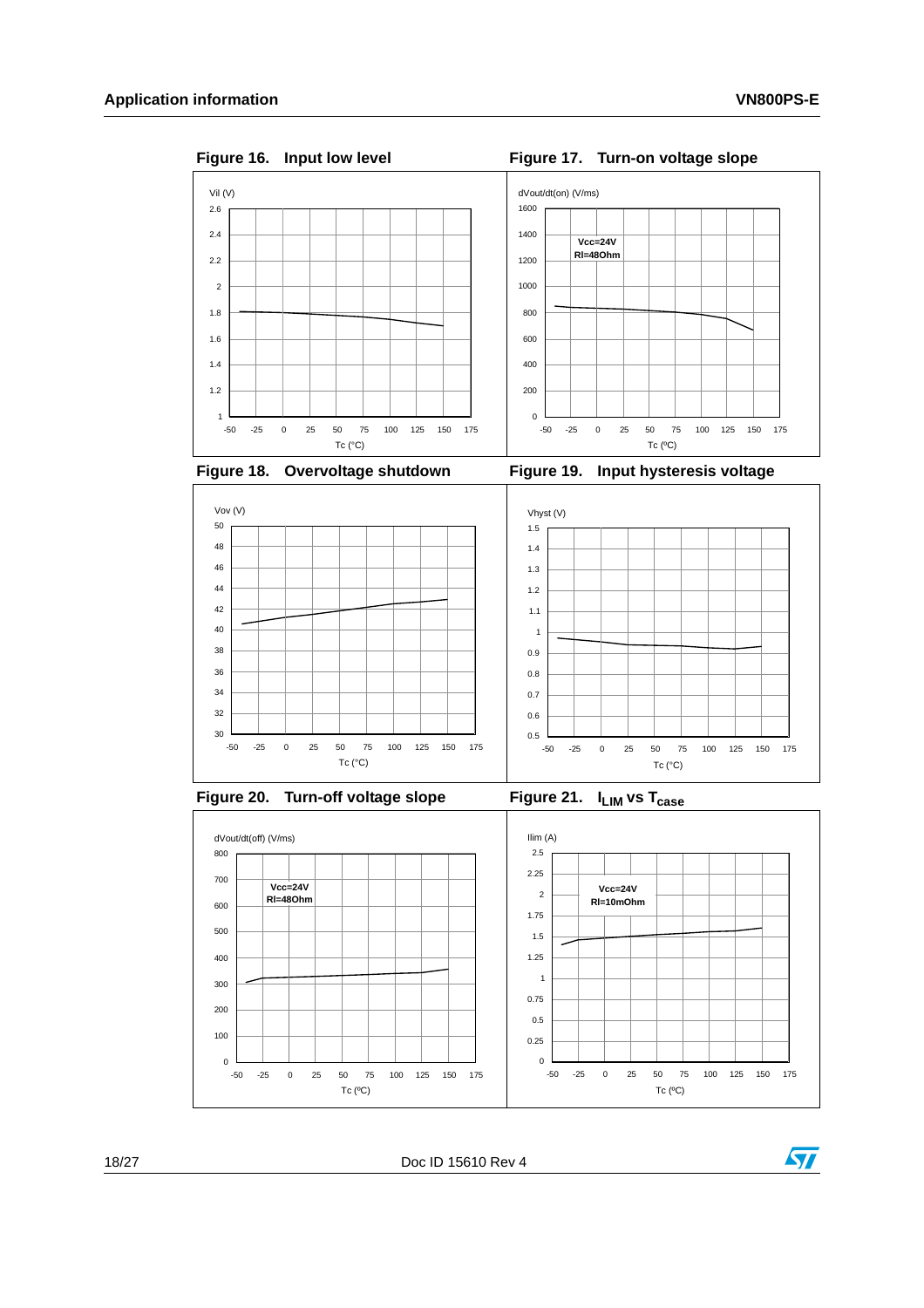## <span id="page-18-0"></span>**3.4 SO-8 maximum demagnetization energy**

<span id="page-18-1"></span>**Figure 22. SO-8 maximum turn off current versus load inductance**



*Note: Legend*

*A = Single pulse at TJstart = 150 ºC*

*B = Repetitive pulse at TJstart = 100 ºC*

*C = Repetitive Pulse at TJstart = 125 ºC*

Conditions:

 $V_{CC}$  = 13.5 V

Values are generated with  $R_1 = 0 \Omega$ 

In case of repetitive pulses, T<sub>jstart</sub> (at beginning of each demagnetization) of every pulse must not exceed the temperature specified above for curves B and C.

### <span id="page-18-2"></span>**Figure 23. Demagnetization**



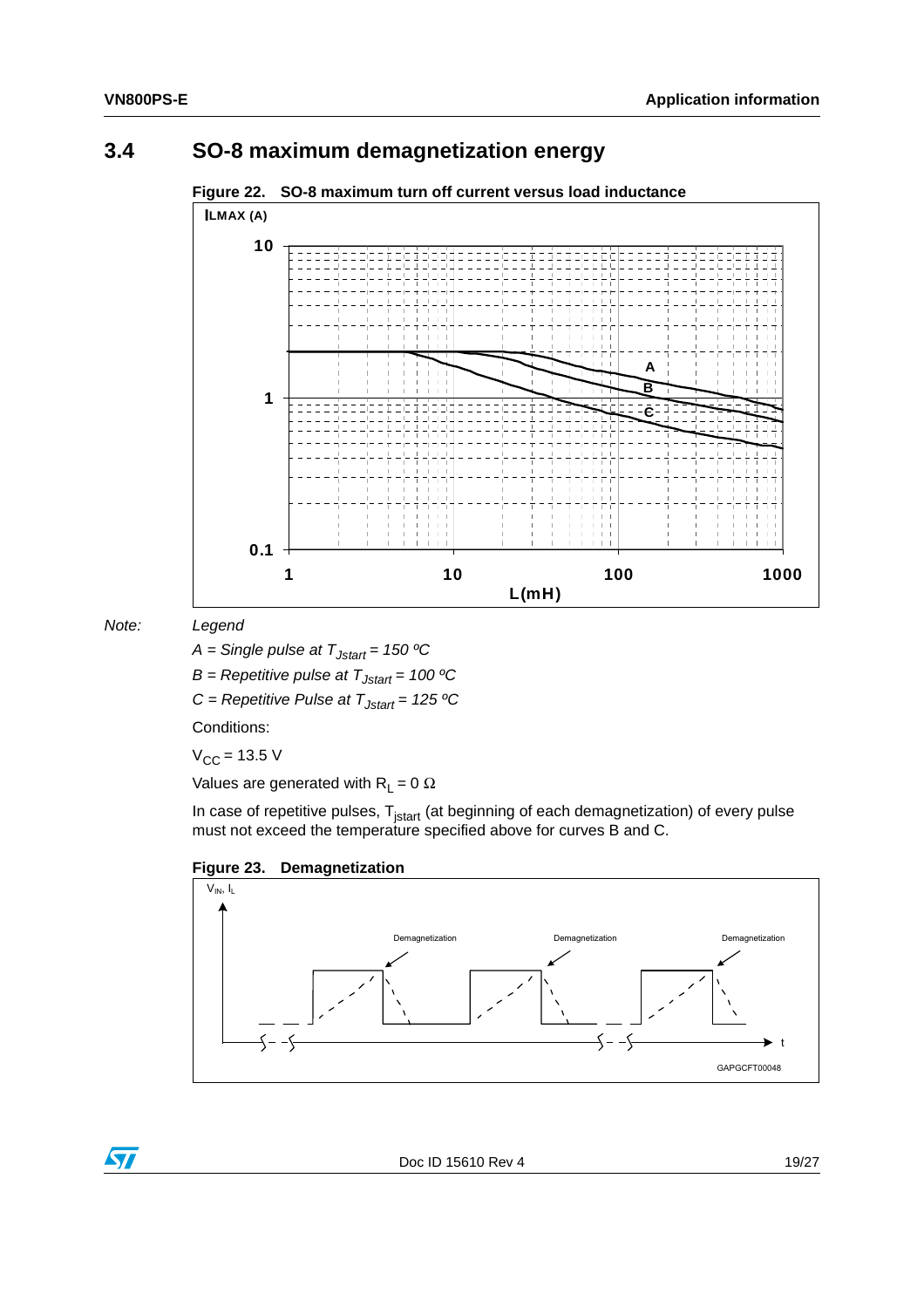# <span id="page-19-0"></span>**4 Package and PCB thermal data**

## <span id="page-19-1"></span>**4.1 SO-8 thermal data**

<span id="page-19-2"></span>**Figure 24. SO-8 PC boar[d\(1\)](#page-19-4)**



<span id="page-19-4"></span>1. Layout condition of R<sub>th</sub> and Z<sub>th</sub> measurements (PCB FR4 area = 58 mm x 58 mm, PCB thickness = 2 mm, Cu thickness = 2 mm, Cu thickness = 35 µm, Copper areas: 0.14 cm<sup>2</sup>, 2 cm<sup>2</sup>).



<span id="page-19-3"></span>Figure 25. SO-8 R<sub>thi-amb</sub> vs PCB copper area in open box free air condition

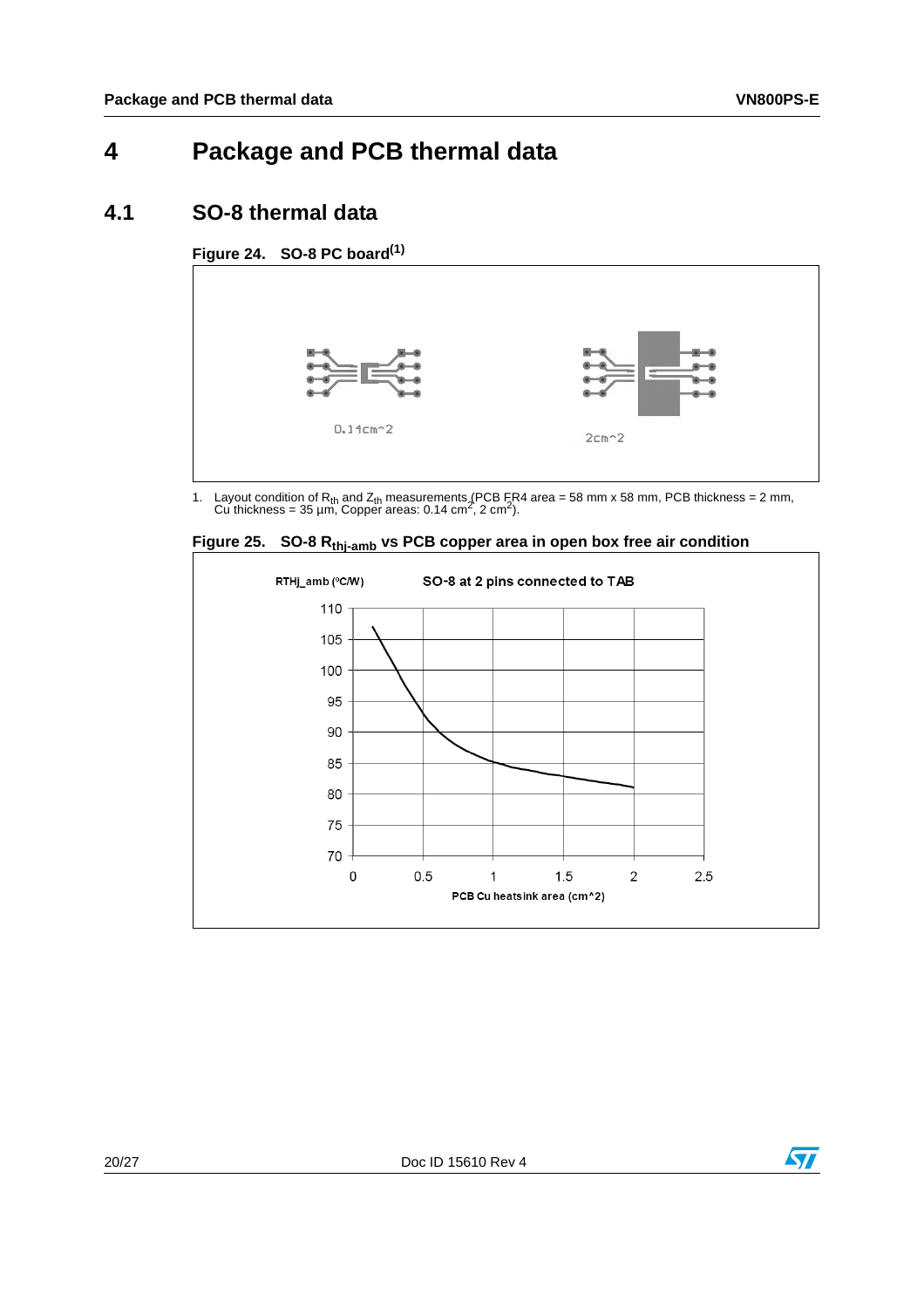

<span id="page-20-0"></span>**Figure 26. SO-8 thermal impedance junction ambient single pulse**

<span id="page-20-1"></span>**Figure 27. Thermal fitting model of a single channel HSD in SO-8**



**Equation 1 Pulse calculation formula**

where  $Z_{TH\delta} = R_{TH} \cdot \delta + Z_{THtp} (1 - \delta)$  $\delta = t_{\rm p} / T$ 

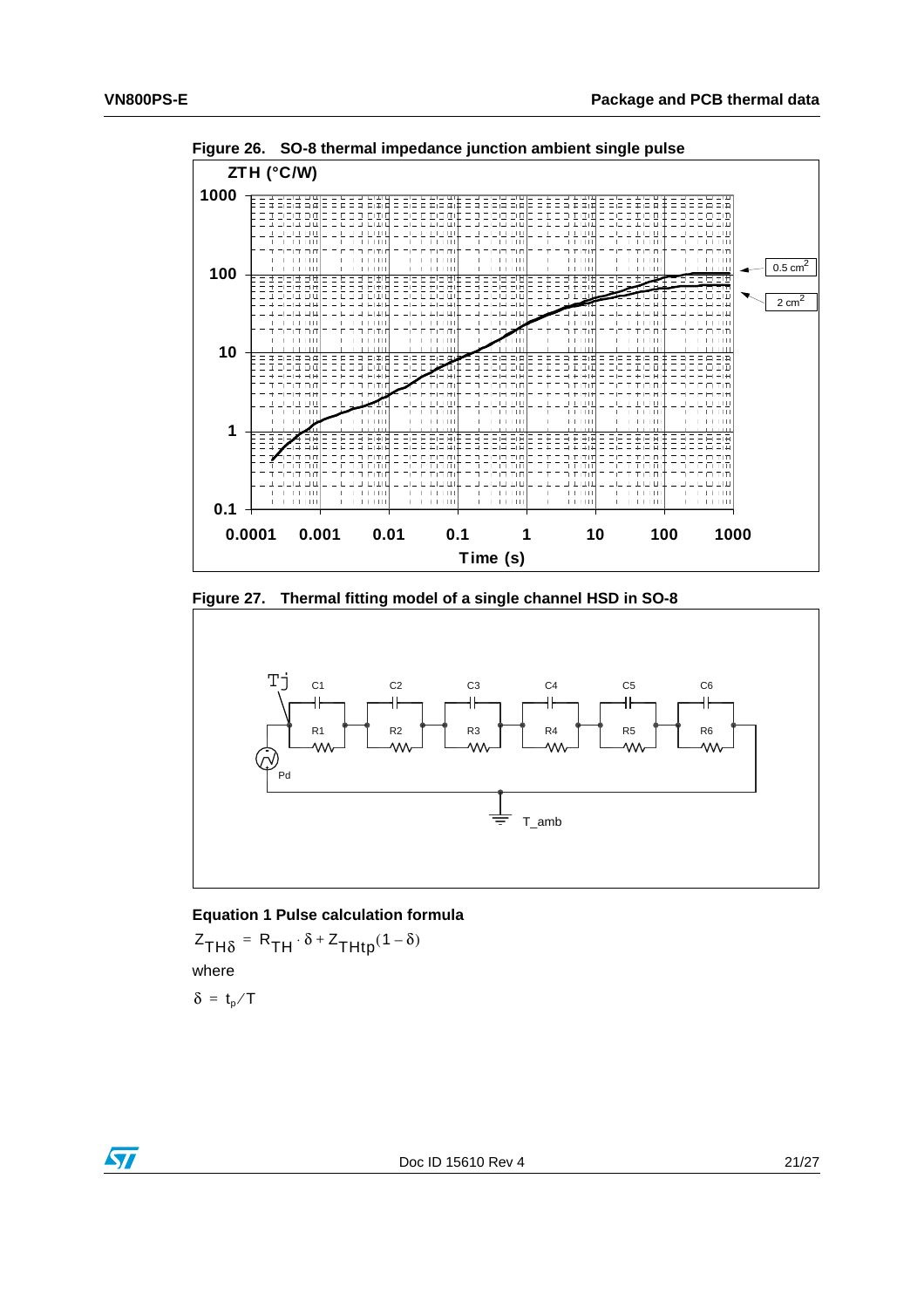| Area/island (cm <sup>2</sup> ) | 0.14     | $\mathbf{2}$   |
|--------------------------------|----------|----------------|
| R1 (°C/W)                      | 0.24     |                |
| R2 (°C/W)                      | 1.2      |                |
| R3 (°C/W)                      | 4.5      |                |
| R4 (°C/W)                      | 21       |                |
| R5 (°C/W)                      | 16       |                |
| R6 (°C/W)                      | 58       | 28             |
| $C1$ (W.s/ $°C$ )              | 0.00015  |                |
| $C2$ (W.s/ $°C$ )              | 0.0005   |                |
| $C3$ (W.s/ $\textdegree C$ )   | 7.50E-03 |                |
| $C4$ (W.s/ $°C$ )              | 0.045    |                |
| $C5$ (W.s/ $°C$ )              | 0.35     |                |
| $C6$ (W.s/ $°C$ )              | 1.05     | $\overline{c}$ |

<span id="page-21-0"></span>Table 15. **Thermal parameter** 

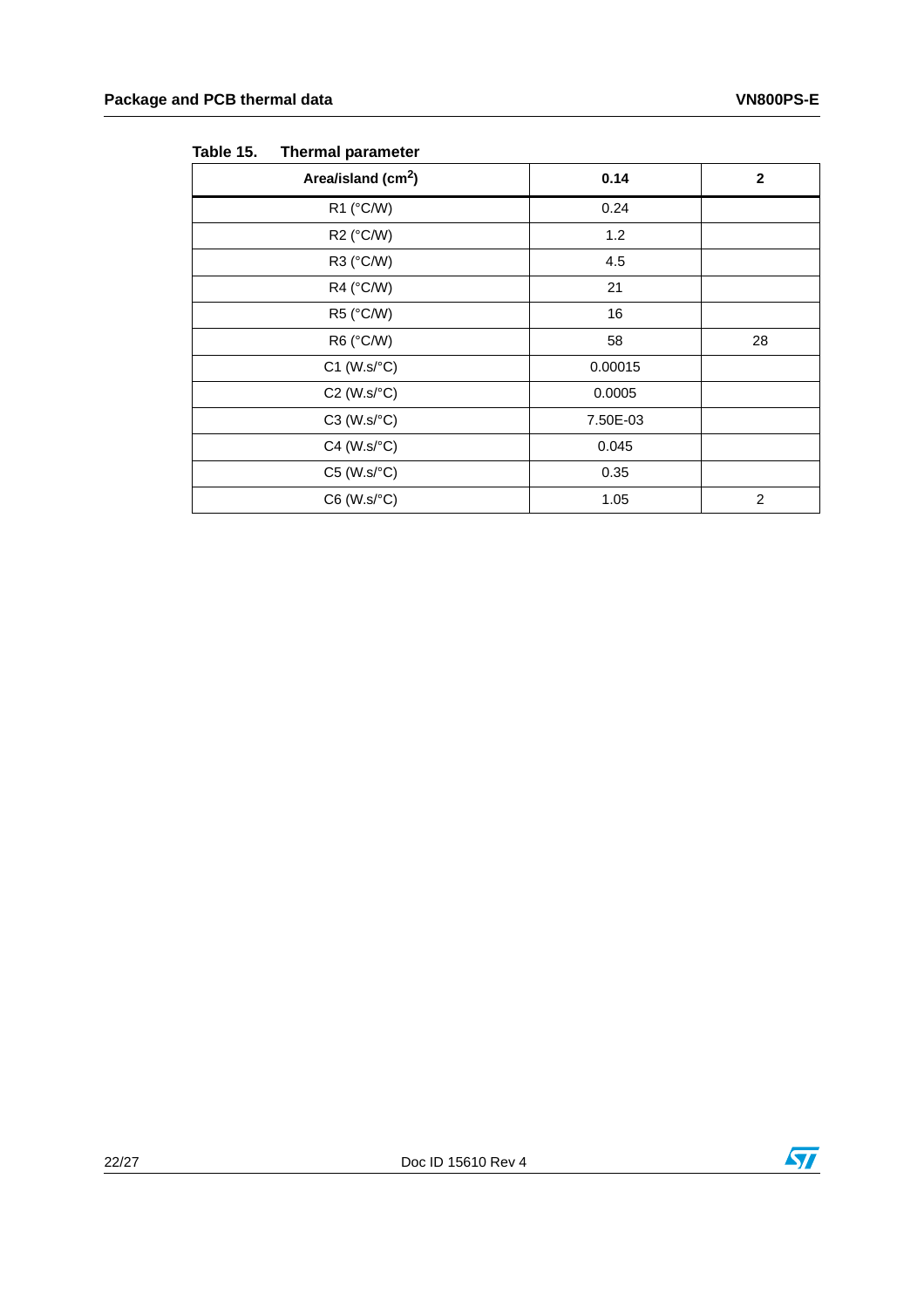# <span id="page-22-0"></span>**5 Package and packing information**

# <span id="page-22-1"></span>**5.1 ECOPACK®**

In order to meet environmental requirements, ST offers these devices in different grades of ECOPACK® packages, depending on their level of environmental compliance. ECOPACK® specifications, grade definitions and product status are available at: *[www.st.com](http://www.st.com)*. ECOPACK® is an ST trademark.

# <span id="page-22-2"></span>**5.2 SO-8 package information**

<span id="page-22-3"></span>

| Table 16. | SO-8 mechanical data |  |
|-----------|----------------------|--|
|           |                      |  |

| Dim.                              | $\mathop{\text{mm}}\nolimits$ |      |                         |  |
|-----------------------------------|-------------------------------|------|-------------------------|--|
|                                   | Min.                          | Typ. | Max.                    |  |
| A                                 |                               |      | 1.75                    |  |
| a1                                | 0.1                           |      | 0.25                    |  |
| a2                                |                               |      | 1.65                    |  |
| a3                                | 0.65                          |      | 0.85                    |  |
| $\sf b$                           | 0.35                          |      | 0.48                    |  |
| b1                                | 0.19                          |      | 0.25                    |  |
| $\mathsf C$                       | 0.25                          |      | $0.5\,$                 |  |
| c1                                |                               | 45   |                         |  |
| D                                 | $4.8\,$                       |      | $\,$ 5 $\,$             |  |
| E                                 | 5.8                           |      | $6.2\,$                 |  |
| $\mathsf{e}% _{t}\left( t\right)$ |                               | 1.27 |                         |  |
| e3                                |                               | 3.81 |                         |  |
| $\mathsf F$                       | $3.8\,$                       |      | $\overline{\mathbf{4}}$ |  |
| L                                 | $0.4\,$                       |      | 1.27                    |  |
| M                                 |                               |      | $0.6\,$                 |  |
| $\mathsf S$                       |                               |      | $\bf 8$                 |  |
| L1                                | $0.8\,$                       |      | $1.2$                   |  |

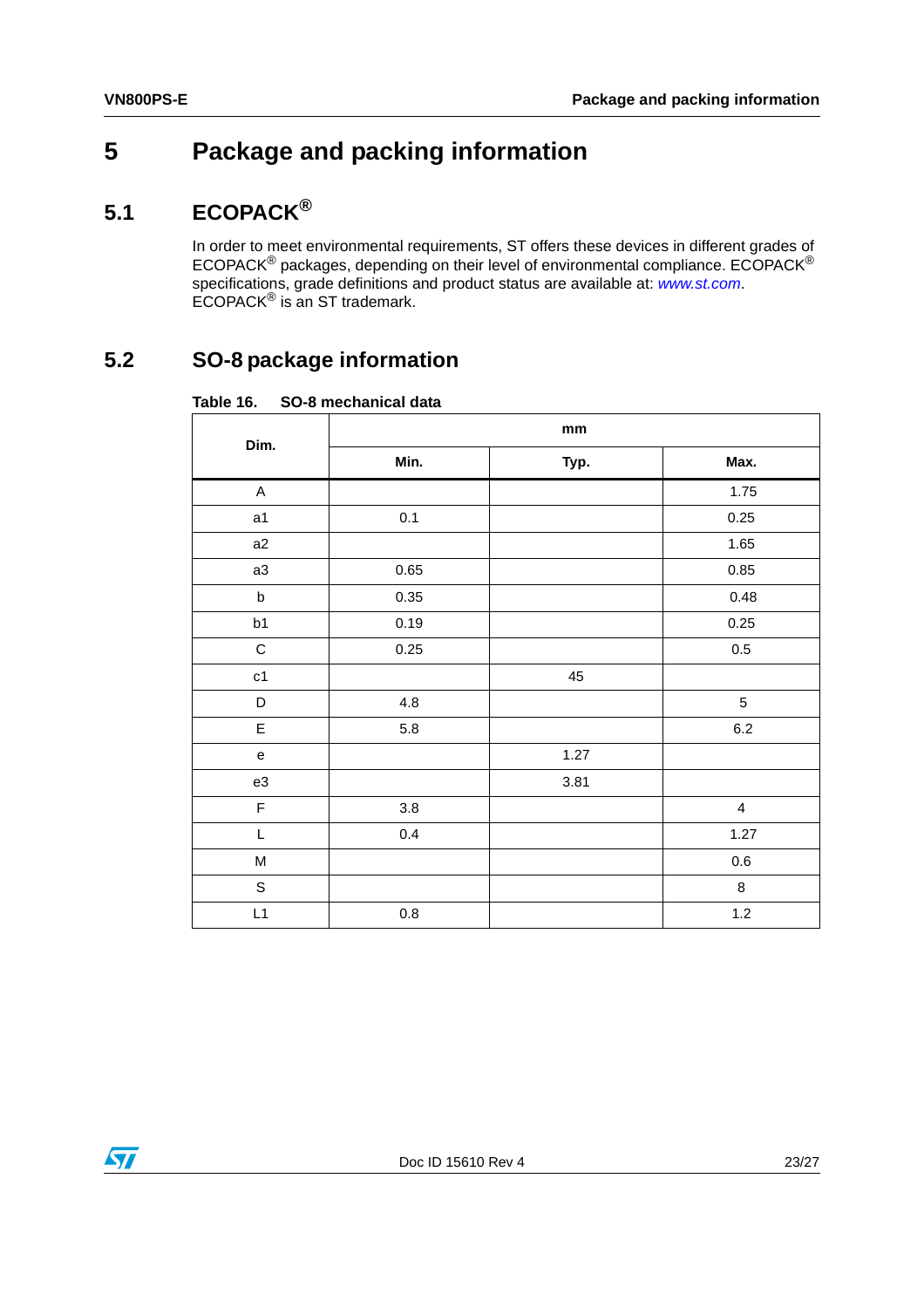

<span id="page-23-0"></span>**Figure 28. SO-8 package dimensions**

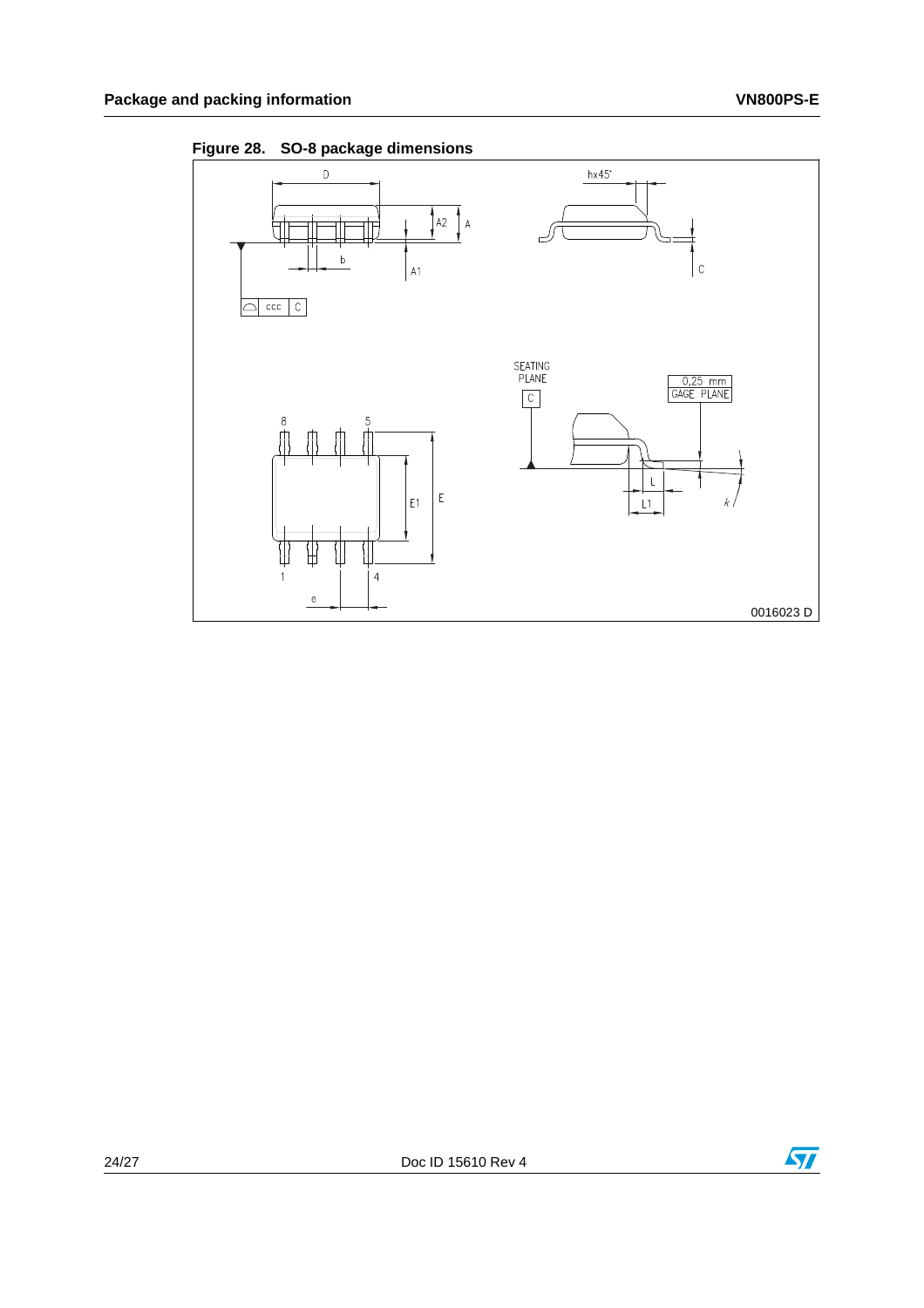## <span id="page-24-0"></span>**5.3 SO-8 packing information**

The devices can be packed in tube or tape and reel shipments (see the *[Device summary on](#page-0-1)  [page 1](#page-0-1)*).

<span id="page-24-1"></span>



| Base Q.ty               | 100  |
|-------------------------|------|
| <b>Bulk Q.ty</b>        | 2000 |
| Tube length $(\pm 0.5)$ | 532  |
| A                       | 3.2  |
| в                       | ิค   |
| $C (\pm 0.1)$           | 0.6  |

All dimensions are in mm.

<span id="page-24-2"></span>



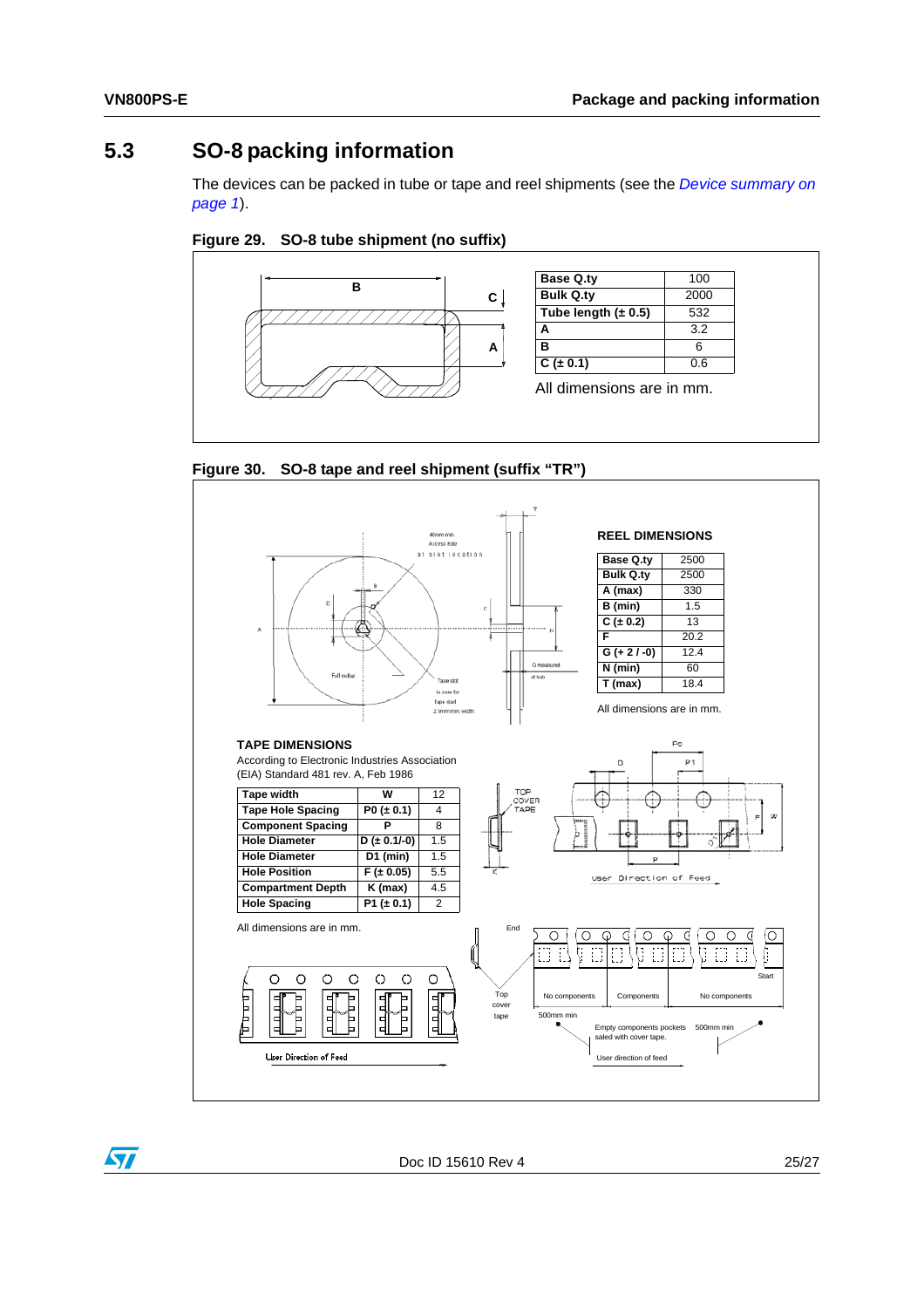# <span id="page-25-0"></span>**6 Revision history**

<span id="page-25-1"></span>

| Table 17. | <b>Document revision history</b> |  |  |
|-----------|----------------------------------|--|--|
|-----------|----------------------------------|--|--|

| Date        | <b>Revision</b> | <b>Changes</b>                                                                                                     |
|-------------|-----------------|--------------------------------------------------------------------------------------------------------------------|
| 21-Apr-2009 | 1               | Initial release                                                                                                    |
| 31-May-2010 | 2               | Updated Features list.<br>Updated Table 3: Absolute maximum ratings.<br>Reformatted entire document.               |
| 07-Feb-2011 | 3               | Updated Features list.<br>Updated following tables:<br>- Table 4: Thermal data<br>- Table 16: SO-8 mechanical data |
| 18-Sep-2013 | 4               | <b>Updated Disclaimer.</b>                                                                                         |